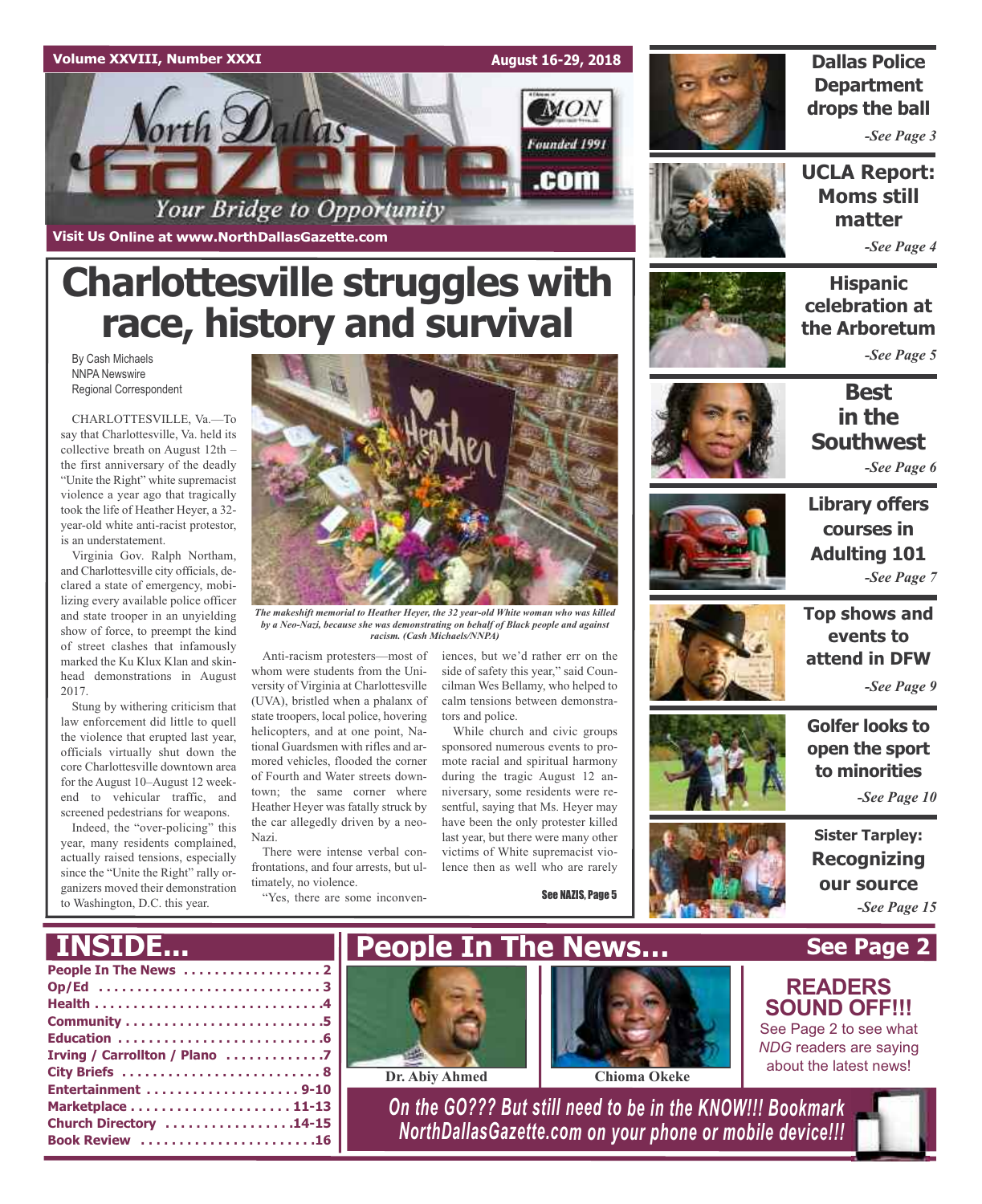### **Dr. Abiy Ahmed**

By Marie Y. Lemelle Wave Newspapers NNPA Member

When the word spread among the hundreds of thousands of Ethiopians scattered across the United States that Dr. Abiy Ahmed, the newlyelected Prime Minister of Ethiopia, would visit Washington, D.C., Los Angeles, Calif., and Minneapolis, Minn., the expatriates prepared to travel to those cities by plane, bus, train or car.

Just as the election of President Barack Obama lit a spark in the imaginations of the hundreds of thousands of Americans that traveled to



son.

*Ken Jones/Alano Montage Photography*

Much like President Obama, who was 47 when he won the presidential election, Prime Minister Abiy Ahmed also rose to power at a young age (41 years old), with the swag and attire of a rock star. Ethiopia happens to be the oldest independent country in Africa. But young or old, Abiy's message of hope has connected to a nation of many people, who lost hope and never considered returning to their homeland.

Washington to take part in his 2009 inauguration, the rise of Prime Minister Abiy Ahmed not only excited the Black community and Africans living in the U.S., it also inspired them to see and hear the charismatic leader in per-

### **Chioma Okeke**

Atlanta, GA (Black-News.com) -- Choosing Nursing, an online program that prepares nurses in the U.S. and Canada to sit their NCLEX-PN and NCLEX-RN exams and meet the prerequisites for their nursing license, is currently offering eight paid digital products and courses with strategies to help its students secure passes.

Founded by Registered Nurse Chioma Okeke, Choosing Nursing offers training year-round and has a free-to-download guide



on their official website that outlines some of the biggest mistakes nurses make when taking the NCLEX.

Choosing Nursing was founded in 2015 in response to the increased difficulties nursing graduates were facing with their NCLEX certifications. Pass rates have been on a decline since 2012, and a significant number of students who pass are doing so with the minimum marks required.

As the proverb goes, "If the mountain will not come to Muhammad, then Muhammad must go to the mountain." That's why Abiy traveled to America to speak directly to Ethiopians living

According to the U.S. Department of Education, around 450 nursing schools have shut down since 1986, and with the current nurse shortage in North America, there are questions as to whether the quality of nurses will be affected by attempts to alleviate the issue by lowering the bar.

in the U.S., to let them know that change is coming and that they were not forgotten.

Ayuko Babu, the executive director of the Pan African Film Festival (PAFF) said that members of the Ethiopian Business Association asked him for permission to distribute thousands of tickets on the parking lot connected to the Pan African Film Festival office to ensure everyone could attend the free event with the prime minister at the Galen Center on the University of Southern California campus. Babu added that, with the support of LosAngeles Council President Herb Wesson, he was able to provide operational unity for the historic visit.

The US Bureau of Labor Statistics projected this year that 1.1 million additional nurses would be needed to cover unfilled positions

"This isn't just about making sure the nurses that go through my program pass," said Nurse Chioma. "While I do provide what is essentially an NCLEX cheat sheet, it doesn't work unless the graduate has critical knowledge. My course is ideal for persons who can't formulate the right study plans or are overwhelmed by the scope of

across the country.

At 6 a.m. on Sunday morning, July 29, thousands of Ethiopians from the western region of the U.S.—from Seattle, Wash., to Denver, Colo., and beyond—lined up to get their tickets to come together and see and hear the words of the forward-thinking, young leader who represents change for Ethiopia.

The throngs that assembled at the Galen Center, celebrated the unity, peace and a new beginning for Ethiopia; many wore the country's colors, enthusiastically waved flags, danced with joy, and sang songs while awaiting the appearance of their leader.

Babu attended the event and remarked on the energy

To date, Nurse Chioma Okeke has helped prepare dozens for the NCLEX, and extends her services to international students, who have a current pass rate of only 24 percent without the help her service offers. She currently holds the rank of the 37th best YouTube Nursing Channel from Feedspot Blogs and recently accepted a Top Nurse award from the International Nurses Association. "This isn't just about content delivery," Nurse Chioma said. "I take the time to learn what each of my students is personally

in the USC Galen Center.

"The prime minister's trip to the U.S. is symbolic, because people now know that their leadership is in tune to the issues that caused many Ethiopians to leave their homes," Babu said.

From the moment the prime minister stepped into the arena, a thunderous sound of approval rose to the ceiling. Ahmed's speech was preceded with prayers from religious leaders and other dignitaries. The crowd began to chant, "Ahmed! Ahmed!" The crowd was ready for his words of hope.

"Tear down the wall, build bridges,"Abiy said. "Ethiopi-

#### See AHMED, Page 12

struggling with and tailor my approach accordingly."

An individual approach to preparing for this profession is a timely endeavor, as registered nurses continue to be the most sought-after professionals in the country. With the current shortfall in classroom space to train the needed numbers for the next generation, the demand can only increase.

Choosing Nursing is an online-based company that helps nursing graduates prepare for the NCLEX online. You can learn more about its products and services at www.choosingnursing.net.

**NDG Readers Sound Off...**

### **Irving community fights to keep high school band director**

Darrin Duff was coerced to resign by Jackie Gorena in HR at Irving ISD. This stemmed from allegations of improper behavior against one of the Assistant Band **Directors** 

As stated in a meeting with Magda Hernandez, Deputy Superintendent for administrative services on May 21 2018, there was NO investigation done of Mr. Duff, the Head Band Director and there were NEVER any allegations of this type of behavior made against him or the other Assistant Director.

Questions asked of Mr.

*2 | August 16-29, 2018 | North Dallas Gazette*



Duff were twisted and answers were paired with questions other than those that were asked. This created a false picture of what Mr. Duff did and didn't know and this wasthen used to coerce his resignation. Rather than conducting a proper investigation of ALL the relevant facts, it was simpler to tell Mr. Duff to resign, which he unfortunately did after

being interrogated without representation by Dr. Gorena.

Mr. Duff had NO intention on leaving his position as head director of the Mighty Cardinal Band. Mr Duff was intent to carry on for the 2018/2019 school year in the absence of 2 assistant band directors. He established a half time show and sent out with all students

### a summer band calendar that included the first game August 30.

the exams."

He requested that the Board approve his rescindment of his resignation four days after "resigning" but this was rejected by the Board without even taking a vote! We have been lied to by members of the administration at all levels and dismissed by the Board.

An altogether dishonest HR department and Superintendent (Jose Parra) and a cowardly Irving ISD School Board!

*- David and Donna*

**To share your opinion visit NorthDallasGazette.com**



*For the 411 in the community, go to www.northdallasgazette.com*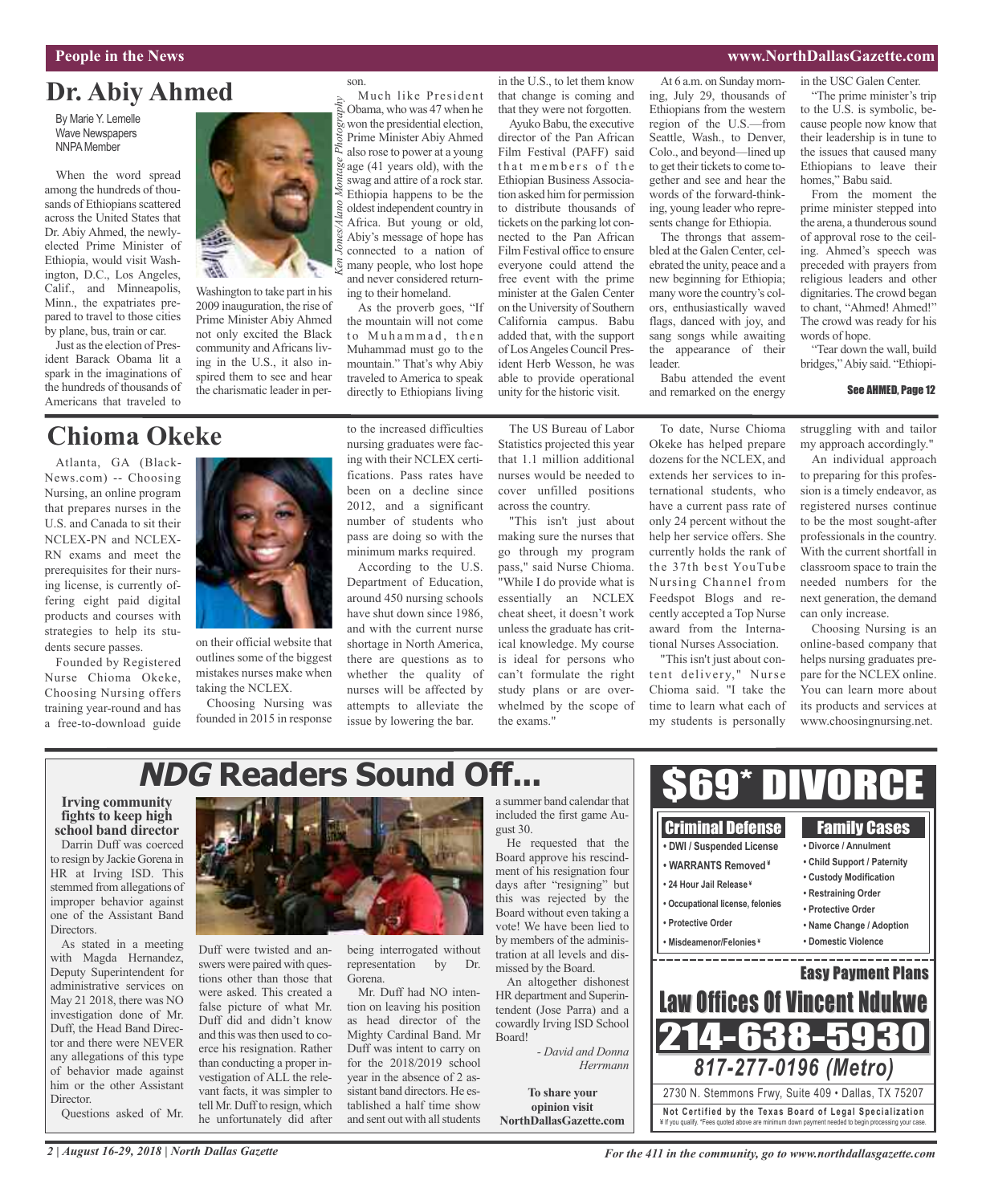### **www.NorthDallasGazette.com Op-Ed**



P.O. Box 763866 - Dallas, Texas 75376-3866 Phone: 972-432-5219 - Fax: 972-509-9058

*"Do what you say you are going to do ... when you say you are going to do it."*

**Publisher's Office:** publisher@northdallasgazette.com

**Sales Department:** marketing@northdallasgazette.com 972-509-9049

**Editorial Department:** editor@northdallasgazette.com

### **Online:**

www.NorthDallasGazette.com www.twitter.com/NDGEditor www.facebook.com/NorthDallasGazette www.pinterest.com/NDallasGazette www.instagram.com/NorthDallasGazette

### STAFF

**Chairman Emeritus** *Jim Bochum 1933 – 2009*

**Published By** *Minority Opportunity News, Inc.*

> **Editor** *Ruth Ferguson*

**Web Master** *Todd Jones*

**Community Marketing** *Nadina Davis*

**Account Executive** *Ana Camacho LaRoyce Jones*

**Production** *David Wilfong*



**Contributing Writers** *Tiffany Gilbert Jackie Hardy Rachel Hawkins Angela Loston Jacquinette Murphy Dwain Price Terri Schlichenmeyer*

**Religious/ Marketing Editor** *Shirley Demus Tarpley ("Sister Tarpley") NDG* **Senior Columnist** *Ed Gray* **Columnist** *A.D. Jenkins*





*The North Dallas Gazette, formerly Minority Opportunity News, was founded in July 1991, by Mr.Jim Bochum and Mr.Thurman R. Jones. North Dallas Gazette is a wholly owned subsidairy of Minority Opportunity News, Inc.*

## **The Dallas Police Department drops the ball**



The Dallas Police Department has dropped the ball once more when it comes to dealing with the black community. The protectors of Dallas have proven that when it comes to life, a black life is still not equal to a white life or a blue life. Dallas Maverick's Chief Operating Officer Cynthia Marshall attempted to bring unity to the community. The only thing she accomplished was getting death threats proving that many believe a black woman's life is not worthy of respect.

Let me paint a picture of community involvement between our black community and blue community. In many cities, there is discord between the two as if they are at war. In fact, this is the perception of the black community, as they continue to witness the loss of mostly unarmed men at the hands of American police forces.Consequently, the black community's trust toward police has eroded.

In Dallas, with its history of shootings by the Dallas Police Department, we stand one inch away from falling into the abyss of destruction. Etta Collins, an 80-year-old black woman in the 1980s; and Jordan Edwards, in the Dallas suburb of Balch Springs a 15-year-old in 2017, have paid the price for Dallas area police actions resulting in the loss of black

**lives** With this as a background story, Cynthia Marshall, bet-



*Wristbands Dallas Maverick's Chief Operating Officer Cynthia Marshall attempted to distribute to honor slain Dallas law enforcement officers from July 2016 and nationally two unarmed black men, Philando Castile and Alton Sterling, shot and killed by police officers. (Image Ed Gray)*

ter known as Cynt Marshall formed a grassroots organization to bridge the gap. During the summer of 2016, nationally two unarmed black men, Philando Castile and Alton Sterling, were killed at the hands of police. The loss of these lives started nationwide protests, including one in Dallas.

From these protests, five blue lives were lost at the hands of an individual not part of the Dallas protest.The loss of these five blues effectively rendered the #blacklivesmatter movement to become a hashtag with no action.

Since the July 7, 2016 murder of the five Dallas members of law enforcement, there have been limited social justice actions directed against police departments. Nationwide police departments have viewed any protest against the police as intolerable, and specifically in Dallas.

The actions of Cynt Marshall, therefore, was viewed as intolerable. She planned a unity breakfast for policemen, which included breakfast burritos, monetary donation, and distribution of wristbands, all with the intention to honor all seven lives lost during a tragic week in American and Dallas his-

The hashtag #BB725 was inscribed into the wristbands to commemorate the loss of humanity. The seven represents all lives matter, the two for black lives, and the five for blue lives matter were radical. In the eyes of some

were included was considered an insult to the slain officers. As I have said previously in my latest WFAA,"My Voice My Opinion" commentary on Aug. 12, "All lives matter, but some matter more than others."

The Dallas Police department blocked Cynt Marshall at the door. She wasinformed the gifts were not welcome. The money, the burritos, and wristbands were considered acts of defiance against police officers who actively seek the support of everyone. However, they are unwilling to share in the comfort and condolence for lives lost at the hands of police.

This is where we leave you, that All Lives Matter. Yet we must ask when it comes to Cynt Marshall why was her life endangered after the police rejected her offers of unity? Stay tuned as we continue follow-up on Cynt Marshall's continuing battle for social justice.

This is Ed Gray, and this is straight talk.

*Ed Gray, the host of The Commish Radio Show airing Saturdays 3-5 p.m. on FBRN.net, can be reached at eegray62@att.net.*

## **Be Counted in the 2020 Census!**

tory.

By Congresswoman Eddie Bernice Johnson

You and every member of your household should be represented in the 2020 Census count which will determine the allocation of state and federal resources, the number of congressional districts, the amount of federal dollars that are spent where you live, infrastructure growth and repair, and the quality of healthcare that is offered in the area in which you live.

Census data determines where the federal government commits financial resources. In 2015, various government agencies spent approximately \$700 billion

on school lunch programs, Pell grants, Medicare, and the Supplemental Nutrition Assistant Program, largely based upon data collected during the previous census.

Every ten years beginning in 1790, when the first census was mandated by Congress, the federal government counts the number of people living in the fifty states. The last census was recorded in 2010.

At the time of the first census there were nearly four million people residing in U.S. households. Three hundred eight million people lived in U.S. according to the 2010 Census data.

The Census Bureau will contact you by mail, phone, online or in person. Representatives that come to your home will be employees of the federal government with the appropriate identification.

If you are uncertain as to whether they are actually who they claim to be, ask them to wait while you phone the regional Census Bureau for verification. They will have a record of all employees.

In your response to the question regarding the number of people that reside with you be certain to include each and every person that lives in

your home, including those that may not be citizens of the United States.

Please remember that census takers, in person or over the phone, will not ask you for your social security number, a credit card or banking details. If they do ask for such data, they are more than likely con artists intent on stealing from you.

It is extremely important that everyone be counted! An undercount can affect the quality of health services that people receive, and it can have a negative impact on our social security system.

So, please participate fully in the coming census. Your involvement will contribute towards progress in communities throughout our nation. It is one of the most important civic responsibilities.

members of the police force, the inclusion of the two black lives was inconsequential in comparison to five police officers lives. The fact they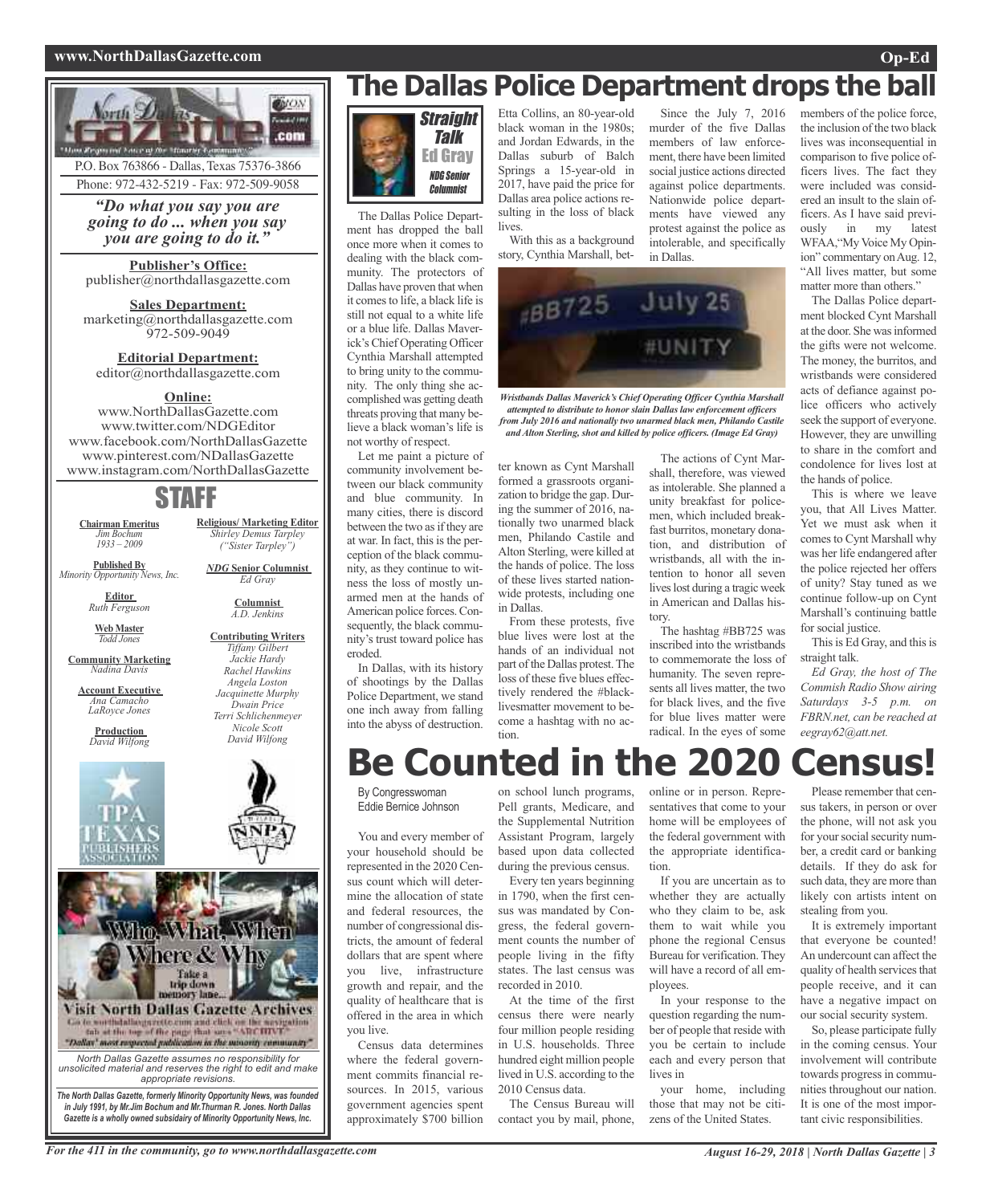## **Mom still matters, UCLA psychologists report**

*Sai de Silva / Unsplash*

Å

(UCLA) If you're a parent who feels your college-age children would choose their friends over you, a new UCLApsychology study has a reassuring message: You're probably underestimating their loyalty to you.

The psychologists demonstrated for the first time that when forced to make a decision that benefits either a parent or a close friend, young adults are more likely to choose the parent.

"Our study suggests mom still matters," said Jennifer Silvers, a UCLA assistant professor of psychology and senior author of the study, which is published online today in the journal Psychological Science. "Parents continue to have an enduring impact on their children as they become adults — and on their decision-making."

The study involved 174 people between the ages of



18 and 30. Each was asked to play a series of games that forced them to choose between the interests of a parent and a friend they chose. Each subject began with either \$5 or 50 points, and was told to play as if the points could be redeemed for prizes, and the choices they made would increase or decrease their winnings. In half the rounds, all of the player's gains went to the parent and all of the losses

went to the friend. In the other rounds, all gains went to the friend and all losses to the parent.

In each round, participants were shown 16 cards on a computer monitor, with the cards "face down." On the side that was hidden, each card indicated that the subject had either won or lost a certain amount of money or a certain number of points.

Participants could choose to turn over as many cards as

they wanted until they chose to stop or until a card revealed they had lost cash or points. Most of the cards provided money or points, but a few resulted in losses. This meant the longer each participant chose to play each round, the more they helped one person they love and put the other person at risk. Each participant played 48 rounds. Before playing, each par-

ticipant completed a 28-item questionnaire that gauged their feelings toward the parent and friend they chose. Overall, the surveys suggested the participants had strong, positive feelings toward both, but on average, the participants felt their relationships with friends were stronger.

The experiment with the cards, however, revealed something different: When they knew they were playing

the card game to benefit their parents, the participants were more than 25 percent more likely to turn over additional cards. In other words, they were substantially more likely to make choices to benefit their parents. (Researchers controlled for important variables, such as age, gender and the quality of the participants' relationships.)

"When push came to shove, they prioritized their parents," Silvers said. "Even though not much was at stake, the preferences were quite consistent."

The researchers expected the bias toward parents would occur more among older subjects than younger ones, but the study found it occurred equally regardless of age. Results also were consistent between men and women.

game, participants expressed ambivalence about the task they performed.

"Many of them seemed conflicted," said Joao Guassi Moreira, a doctoral student in Silvers'laboratory and the study's lead author. "Several said slight variations of, 'Even though it was hard to not pay as much attention to my friend, I felt like I owed it to my parent, who has helped me so much."

The researchers are interested in studying why young adults prioritized their parents over their closest friends and whether the phenomenon would be the same among young teenagers as well.

*Co-authors of the study are Sarah Tashjian, a UCLA doctoral student in psychology; and Adriana Galván, a UCLA associate professor of psychology.*

Interviewed after the

## **Dough-nate to help end childhood hunger at Pie Five**

One in six children in America struggle with hunger. That's why Pie Five Pizza Co. is encouraging guests to eat pizza with purpose to raise funds for No Kid Hungry.

Pie Five locations across the country will be pitching in for the "Dough-nate to End Childhood Hunger" campaign from Aug. 13 to Sept. 2. Guests who donate \$1 to No Kid Hungry will receive \$2 off their next visit\*. Every dollar donated to No Kid Hungry can help feed a

hungry child 10 meals. The offer can be used in-store or online and expires on Sept. 30.

"We are honored to support No Kid Hungry's lifechanging work in connecting vulnerable children to effective nutrition programs," said Christina Coy, VP of Marketing. "Giving back to the community is a top priority for Pie Five. In addition to raising money for the cause, we hope this campaign helps raise awareness about the 13 million kids in our country who struggle with hunger."

The No Kid Hungry campaign is ending childhood hunger through effective programs that provide kids with the food they need. The campaign also engages the public to make ending childhood hunger a national priority.

"No child deserves to go hungry in America," said Diana Hovey, Senior Vice President of Share Our Strength, the national organization behind No Kid Hungry. "We are truly grateful to

have the support of Pie Five's team members and guests, who are helping us make No Kid Hungry a reality. I encourage everyone to visit NoKidHungry.org to join this national movement to ensure that every child in America has access to the nutritious food they need." Pie Five's fast-casual con-

cept provides guests with a fully customizable experience from start to finish. With more than 30 fresh toppings, six savory sauces and five crust choices, there's a

delicious pairing to match every guest's preference. Pie Five also accommodates dietary restrictions by offering low-carb cauliflower crust, gluten-free crust and a vegan cheese option. In addition to customizable large and personal pizzas, Pie Five also serves toasted sandwiches,

freshly tossed salads and warm cinnamon stix dessert – perfect for the entire family to enjoy.

For more information on Pie Five's locations, please visit the Pie Five location finder. Connect with Pie Five on Facebook, Instagram and Twitter.

### **CASH TODAY!!!** Fair Price Offer Foc Oil and/or Gas Royalty Small "NET" Revenue Interest **No Matter How Small** Fax Information To: 972-509-9058 Call: 972-432-5219 (Leave Message) Eriail: inquiries1909@gmail.com

**DART releases new fare schedule for commuters**

DART's new fare structure provides riders with fare products and options to fit their travel needs across the DART service area. The new fare structure starts Aug. 18.

DART is introducing fare capping to make riding easier and cheaper. By using the GoPass mobile app or GoPass Tap card, riders will never spend more than the total cost of a day pass (\$6.00) in a single day, or the total cost of a monthly pass (\$96.00) in a calendar month.

As a local rider, after spending a total of \$6.00 on any one day, you won't be charged another fare until the following day. Each calendar month, after purchasing 16 Day Passes or the equivalent, riders won't be charged another fare until the end of that month.

Daily fare capping begins on August 18. Monthly fare capping will begin on September 1 with both the GoPass app and the GoPass Tap card.

Other major changes to the DART fare structure include:

• The Single Ride Pass has been brought back for bus only transit as a cash-only fare of \$2.50.

• The new A.M. and P.M. Passes have replaced twohour passes. Valid for unlimited trips on all DART buses and rail modes, these passes provide savings for riders who need to travel more than two hours but who don't need a full Day Pass.

•The very successful Mid-

day Pass, available for bus and rail travel between 9:30 a.m. and 2:30 p.m. is now offered on weekends as well.

• High School reduced fare passes, available for bus and rail transit with a valid DART Service Area school ID card, has been extended to include weekends.

Additional information about the fare change, including a table of the new fares, is available on at DART.org/fares.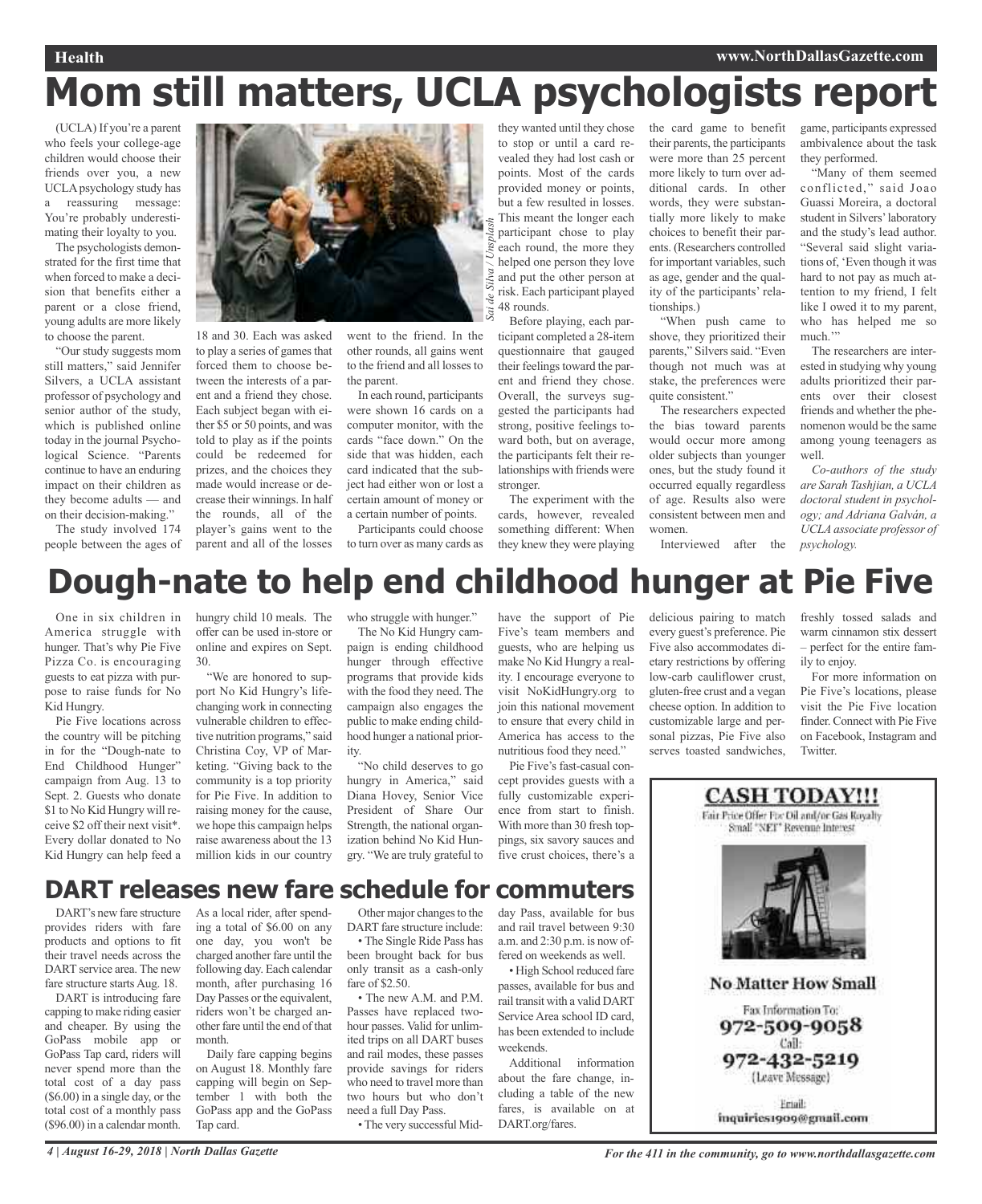## **Dallas Arboretum to host Hispanic Heritage Celebration event**

On Sept. 22, the Dallas Arboretum and Botanical Garden will be a part of the Hispanic Heritage Celebration with its first annual Quinceañera Fashion Show. At 10 a.m., selected participants will walk the stage in Rosine Hall, showcasing their beautiful and colorful quinceañera dresses. At 11 a.m., Mariachi Águilas de UNT will lead the selected participants in a parade down the paseo allowing even more guests to see their stunning dresses. This celebration is the same day as the opening of Autumn at the Arboretum and the Rory Meyers Children's Adventure Garden's fifth anniversary birthday celebration. This event is free for all paid garden guests.

Among several Spanishspeaking countries and His-



panic communities around the world, girls celebrate turning 15 years old with both a religious and social event called a quinceañera. The ritual symbolizes a girl's transformation from childhood into womanhood by expressing thanksgiving to God for life and by a pu-

rity protection blessing from a priest for the years to come. The party is the second part of the quinceañera with dancing, food and music, ending with a father replacing his daughter's flat-soled shoe with high heels. Individual rituals can vary between

**NAZIS,** continued from Page <sup>1</sup>

spoken of.

"I think that there's a universal acceptance that what happened here was disgraceful," civil rights activist Rev. Al Sharpton told reporters after preaching Sunday morning service at First Zion African Baptist Church. "But they do not want this to be representative of their city, and they want to move forward."

And then there are the everyday challenges that many say are more important than removing Confederate statues.

Charlottesville is suffering many of the same struggles as other growing small and mid-size metropolitan areas, and those who consider themselves the working poor here say that not much is being done in the area of raising low wages, creating economic opportunities, or developing enough affordable housing stock for struggling families.

"They're building all of the new homes and apartments for folks making six-

figures," said "Lloyd," an independent cab driver who had to change professions in order to make ends meet. For the first time in its

history, Charlottesville has two African-Americans on its city council—Mayor Nikuyah Walker and Councilman Bellamy—both of whom were elected on the promise of improving the quality of life.

But talk with residents, like cab drivers who find themselves having to work seven-days a-week just to keep up with a spiraling cost of living in housing costs alone, and you get a sense of abandonment against the backdrop of the "haves" getting what they want, because they have those "six-figure salaries."

For many Black residents, the racial history of Charlottesville strongly lends itself to a sense of oppression. Even Mayor Walker, during an appearance on CBS news analysis show "Face the Nation" Sunday.

"The issue is this deep-

seated racism that we have here," Mayor Walker said. "And that's the challenge. And that's a lot of work."

And it doesn't help that many believe the White power structure in Charlottesville, the home of Thomas Jefferson, caters to University of Virginia—arguably the largest employer in the city next to the hospital system. UVA is also an institution that was built on the backs of slaves.

Leaders like Councilman Bellamy, insist that progress is being made when it comes to planning for affordable housing, economic development, and even the hiring of more Black police officers (few were seen on patrol during the state of emergency).

But until that progress is seen, and felt, residents say the hard feelings surrounding race, and lack of forward mobility for the average working person in Charlottesville, will remain tragic anniversary after anniversary.

*This story was originally published at BlackPressUSA.com.*

cultures, but the heart of the "Sweet 15" remains as a coming-of-age ceremony.

*Courtesy photo* J. Mark Wolf, Dallas Arboretum board chairman, said, "We often see these beautiful young ladies get their portraits taken at the Dallas Arboretum, yet many of us are not familiar with the traditions and customs of a quinceañera. By showcasing them as they prepare to celebrate their quinceañera, we will learn more about their culture, customs and personal stories during a special coming of age moment."

Adriana Lopez, host of Telemundo's daily show, Acceso Total, is the emcee for the fashion show. Throughout the main garden and A Tasteful Place, the Dallas Arboretum has planned demonstrations related to Hispanic culture and traditions. Adding to the festive atmosphere are performances by Ballet Folklorico Hispano de Dallas and Spanish guitarist, Daniel Rodriguez. Hispanic vendors include Empanada Cookhouse, Topo Chico, Tamales Over Texas, who will be doing a demonstration and sale, Rock and Roll Tacos Food Truck, Cita's Salsa, La Princesa Paletas, and more. All bands and vendors are located throughout the Entry Plaza and in A Tasteful Place from 11 a.m. to 3 p.m. Studio Vargas Jr. is the onsite photographer and videographer for the event.

Young ladies who would like to apply to be in the fashion show should email Mayra Salazar at msalazar@dallasarboretum.org to receive an application. There is no fee to enter, and the deadline to sign up and to send the completed form is Aug. 31. Participants must be 15 or 16 years old, and they must be accompanied by a legal guardian. Visit www.dallasarboretum.org/quinceanera for more information and application to apply.

**Community**

An advisory Committee consisting of board members, including John Cuellar, Victor Ornelas, Ben Leal, Tatiana Higdon Estes and community leaders will select the young ladies based on their essay and completed applications. Each participant will receive two additional general garden admission tickets for family to attend the event as well.

Those selected to participate in the fashion show will be required to attend a dress rehearsal on Sept. 15.





411 Elm Street | Dallas, TX 75202 | 214.747.6660 | #rebelspirits f to @ #

Mitsch Statis Ponset F. Georgiy and Mathe Lather Aley Av mas promised by Wenter Souther Francoisco and is proceeded to ady by .<br>The Sixth Flow Museum at Disdey Plaza. The earth free accorded by Lourne is a Cobber with augu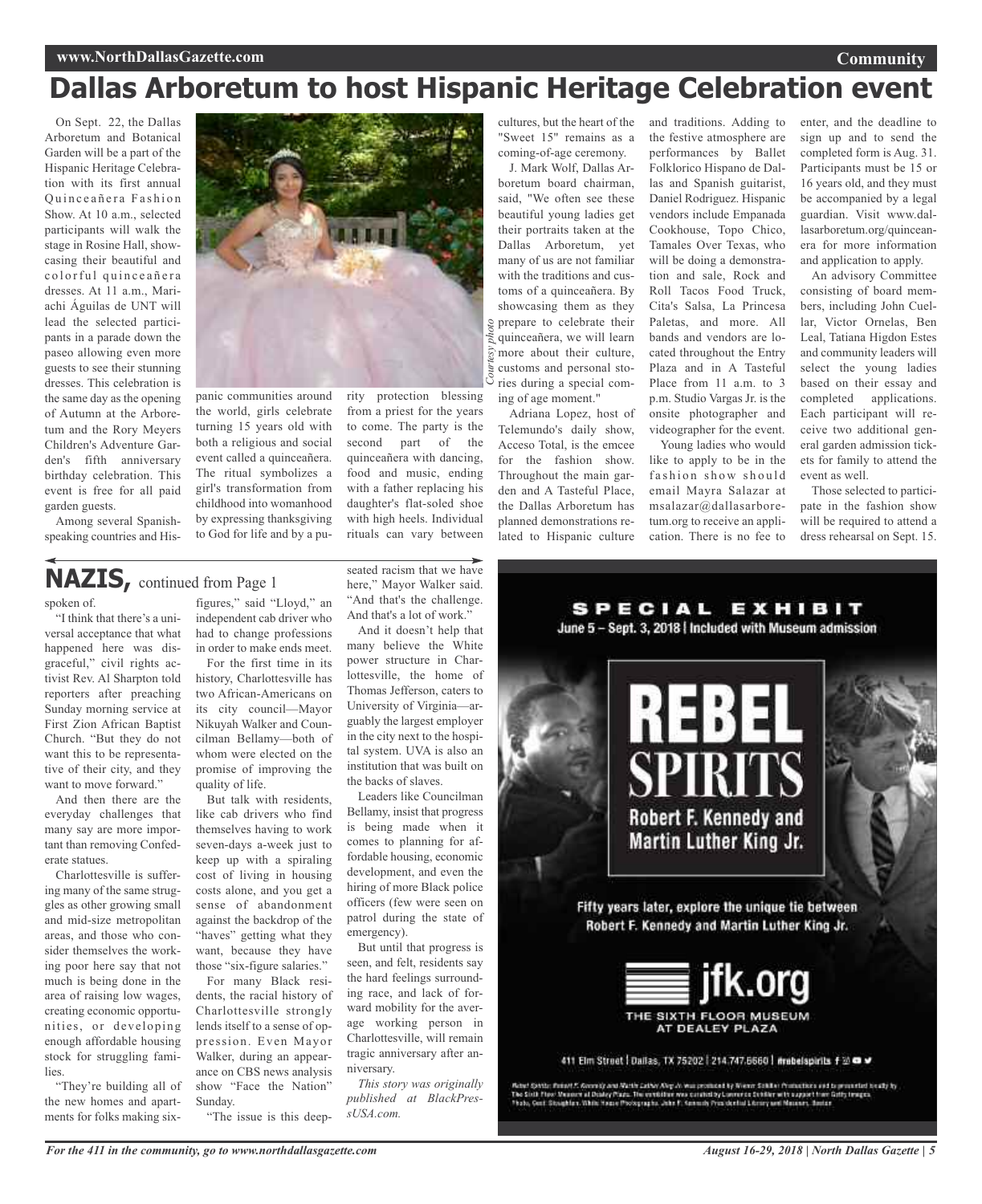

Dallas ISD is off to another great school year, and I'm excited about the variety of programs and opportunities that await our students. With expanded pre-K

offerings, innovative programs for middle and high school students and an eclectic array of extra-curricular activities, Dallas ISD schools hold their own as the most competitive choice for District 6 fami-

### **Only The Best To Lead The Best**

lies.

At the helm of every thriving school is a dynamic principal at Paul L. Dunbar

college courses.

Dallas.

been a "wake-up call."

principal leading the way. District 6 is fortunate to have the finest leaders in education empowering teachers and students at every school.

Joining the roster of rock star campus leaders are three new principals who I want to welcome to the District 6 family.

Verna Farmer, the former

Learning Center in South Dallas, is the new principal at John W. Carpenter Elementary School.

Principal Farmer, is set to lead the steady and strong neighborhood school to new heights in learning and effectiveness.

Shondula Whitfield will lead the charge at W. H. Atwell Law Academy. The former Tom Field Elementary principal is gearing up for a fantastic year of helping middle school students explore the possibilities of a legal career.

And Stephanie McCloud, the former assistant principal at Umphrey Lee Elementary, will step up to lead as principal this year.

McCloud is best posi-

tioned to continue the tradition of excellence at this impressive turnaround school.

#### **Back To School**

As the summer winds down, take note that school starts Monday, August 20. Get your questions about the 2018-19 school year answered by calling the Back to School hotline at 972- 925-5437.

### learn at once." **Academic Bridge program puts students on path to success at UT Dallas**

**The Best in the Southwest**

This summer, Tamara Harrell has spent her mornings in classes, her afternoons in tutoring sessions and her evenings doing homework, lots of homework.

The neuroscience freshman said she has never worked so hard in school, and credits The University of Texas at Dallas' Academic Bridge Program for helping her take her skills to a new level.

"I knew that college was going to be challenging. Now that I'm here, I'm learning different study habits that have helped me adjust from high school studying to college studying," said Harrell, a DeSoto High School graduate who wants to be a neurosurgeon. "If I hadn't had this in the summer, the fall semester would have been all over the place."

Academic Bridge provides services including tutoring, mentoring, housing and financial assistance to students from underrepresented communities. Students start courses in the summer as part of the program, which is supported by funds from the Texas Legislature, the University and private donations.

After a month in the program, several of the 30 freshmen in this year's group said they learned new



*Geosciences sophomore Carla Lara (left) gets assistance from Rosalinda Valenzuela BA'04, MA'08, PhD'12, Academic Bridge project supervisor, at the program's offices. In 2000, Valenzuela was a student in the inaugural Academic Bridge group.*

time-management skills and study habits that helped them with the faster pace of "There's so much they go over in one class. It's not something you can easily

Neuroscience freshman Aolany Sanchez said she

applied to Academic Bridge after seeing her brother, computer science junior Hepson Sanchez, flourish in the program.

"At first, I thought it was going to be easy, but no, it's not easy," said Sanchez, a graduate of Irma Lerma Rangel Young Women's Leadership School in Dallas. She said she initially was overwhelmed in her pre-calculus class.

"I decided to go to tutoring every day, and I'm seeing the difference. It's such a rewarding thing when you

see the difference it makes when you put in the work," said Sanchez, who aspires to be a pediatrician.

Desta Seifu BS'01, assistant director and head of academics for Academic Bridge Program, said he urges students to work with a tutor until they can do the problems on their own.

"From day one, I preach that the successful ones are at the tutoring lab until they get it right, regardless of the time required," said Seifu, who leads Academic Bridge's group tutoring sessions.

Academic Bridge students are required to attend

weekly meetings in which they pledge to attend tutoring sessions, be academically honest and remain alcohol- and drug-free. Halfway through the summer, Dr. George Fair, vice president for diversity and community engagement and dean of the School of Interdisciplinary Studies, encouraged students as they entered the final stretch of summer classes.

"Our intent is for all of you to be successful," said Fair, who developed the program in 2000. "We believe that all of you can be successful. Keep up the good work."



*6 | August 16-29, 2018 | North Dallas Gazette*

LET US HEAR FROM YOU! **Send stories and suggestions to editor@northdallasgazette.com For advertising quote print or web opportunity@northdallasgazette.com**

*For the 411 in the community, go to www.northdallasgazette.com*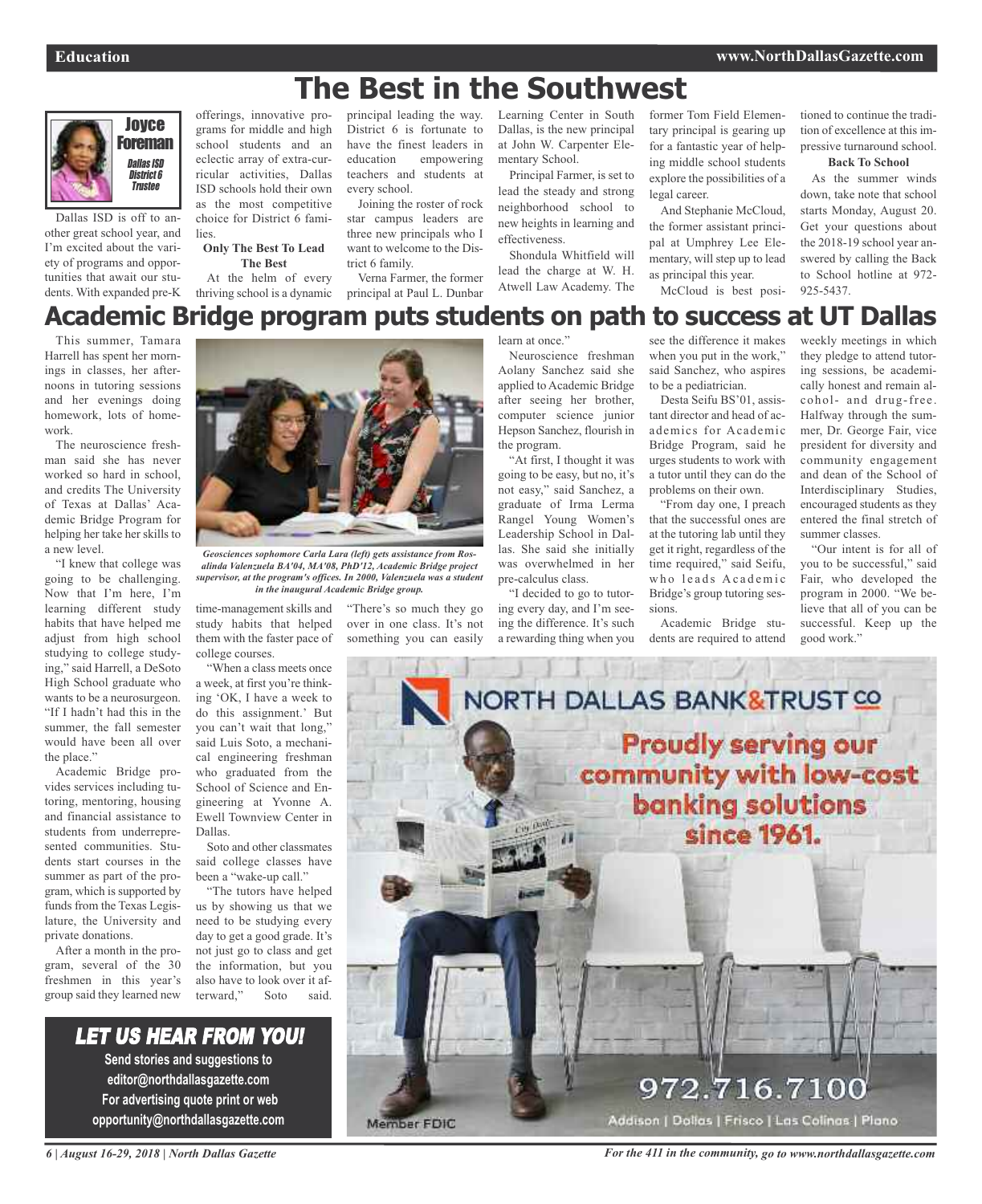### **WAW.NorthDallasGazette.com Irving** / **Carrollton** / **Plano**

## **Carrollton Public Library offers Adulting 101 classes covering home buying, car buying, and car maintenance**

The Carrollton Public Library is offering free Adulting 101 classes to teach some of the trickiest ins and outs of adulthood with sessions covering home buying, car buying, and car maintenance.

"Life doesn't come with instructions; none of us knows everything," said Rachel Young, Josey Ranch Lake Library Branch Manager. "The Carrollton Public Library works to provide resources and education on a wide range of topics and our Adulting 101 classes focus on helpful life skills that can be useful to anyone<sup>'</sup>

Home Buying Basics will be done in two parts Thursday, September 13 and Thursday, September 20 from 6:30-8 p.m. at Hebron & Josey Library (4220 N. Josey Lane). Car Buying

**Making the pitch...**



101 will be at Hebron & Josey Library Thursday, October 4 from 6:30-8 p.m, and Under the Hood: Car Anatomy for Beginners will be Saturday, October 6 from 11:30 a.m. to 12:30 p.m. at Josey Ranch Lake Library (1700 Keller Springs Road). Registration is encour-

aged for each class and opens two weeks prior to the start date. Drop-ins are welcome.

### **HOME BUYING BASICS Starting the Search –**

**Thursday, Sept. 13** *6:30-8 p.m. at Hebron & Josey Library*

Buying that first home can be confusing and scary. The first class will focus on the home buying process from finding a realtor, to choosing a lender, and searching for listings of

houses on the market. Learn about title companies, inspectors, appraisers, surveyors, financial institutions, insurance agencies, home warranty providers, and more.

#### **Closing the Deal – Thursday, Sept. 20,** *6:30-8 p.m. at Hebron &*

*Steinar Engeland / Unsplash Josey Library* Now that you have found

the home of your dreams, learn how to make an offer and close the deal. Understand how to deal with surveyors, appraisal companies, homeowner associations (HOAs), title companies, closing costs, negotiating repairs, and the procedures involved in protecting you and your new home before and after the sale.

**CAR PURCHASE / CARE**

**Car Buying 101 – Thursday, Oct. 4**

*6:30-8 p.m. at Hebron & Josey Library*

Get advice on how to purchase the best car at the best price, all by yourself. Learn what to expect and how to avoid common pitfalls and mistakes. Understand the differences in buying new versus used, certified, and certified pre-owned vehicles. Find out how to shop rates, secure financing, and know you got a good deal for the price.

#### **Under The Hood: Car Anatomy For Beginners – Saturday, Oct. 6**

*11:30 a.m. to 12:30 p.m. at Josey Ranch Lake Library*

Whether you own a new car or a used one, this class will be a hands-on, underthe-hood-of-an-actual-vehicle class in the general anatomy of an engine. Learn what each major component looks like, where it is, and what it does. Learn how to check the air filter, belts, fluids such as coolant and oil, and how to change a tire before you call in the mechanic.

"The Carrollton Public Library continues to look for new and exciting ways to broaden the education of patrons young and old, and Adulting 101 is one of the newest additions to our offerings," said Jonathan Scheu, Director of the Carrollton Public Library. "The City is confident that everyone who attends will find some helpful tips – whether searching for a home, a car, or keeping dad's old corvette purring in the garage, the Library hopes this series will help residents positively improve their entire Adulting experience."

For more information, visit cityofcarrollton.com/library or call 972- 466-4800.



*NAF students from North Texas spent the summer in the NAF Future Ready Lab internship program at* the Capital One campus in Plano. As the internships came to a close on August 10, the students presented *their final projects in front of a "Shark Tank" panel of judges. Above, Brandon Parrish (Sunset High School), Araceli Ramirez (Sunset), Bryanna Harris (Justin F Kimball High School), Brianna Limones (W.H. Adamson High School), and Juan Camacho (Adamson) face*

*the scrutiny of the judes. At right, Jose Mondragon (Sunset High School) makes a presentation while Chris Guevara (Sunset), Karla*

*Mata (Justin F. Kimball High School), and Magaly Arzate (Kimball) look on.*

## **First Fall Festival announced**

Garnering communitywide support from local business and nonprofit sectors, the Plano Families First Fall Fair is an event Plano Mayor LaRosiliere is launching this year. It is designed to strengthen Plano families, especially those in

need of community, educational, and career services and resources. The Fall Fair is free and open to families who reside in Plano or attend Plano schools.

Presented by United Healthcare, the Plano Family First Fall Fair will include a Job Fair with dozens of employers offering fulltime, part-time and seasonal positions, plus a Career Corner where adults will receive career counseling and a free LinkedIn headshot.

Families can take advantage of free health screenings and flu shots, and children who qualify based on need will receive eye exams and new eyeglasses at no cost to the family. Also on tap are fitness demos, puppet shows and book giveaways, a children's career corner complete with costumes and props, and science-focused educational activities.

Entertainment highlights includes a free photo booth, kids craft areas and face painting, and entertainment provided by the popular bilingual children's music

group, The Que Pastas.

The event is scheduled for Saturday, Oct. 6 from 8:30 a.m. to 12:30 p.m. at the Plano Event Center

Located at 2000 E. Spring Creek Pkwy. Learn more at PlanoFamilies-First.com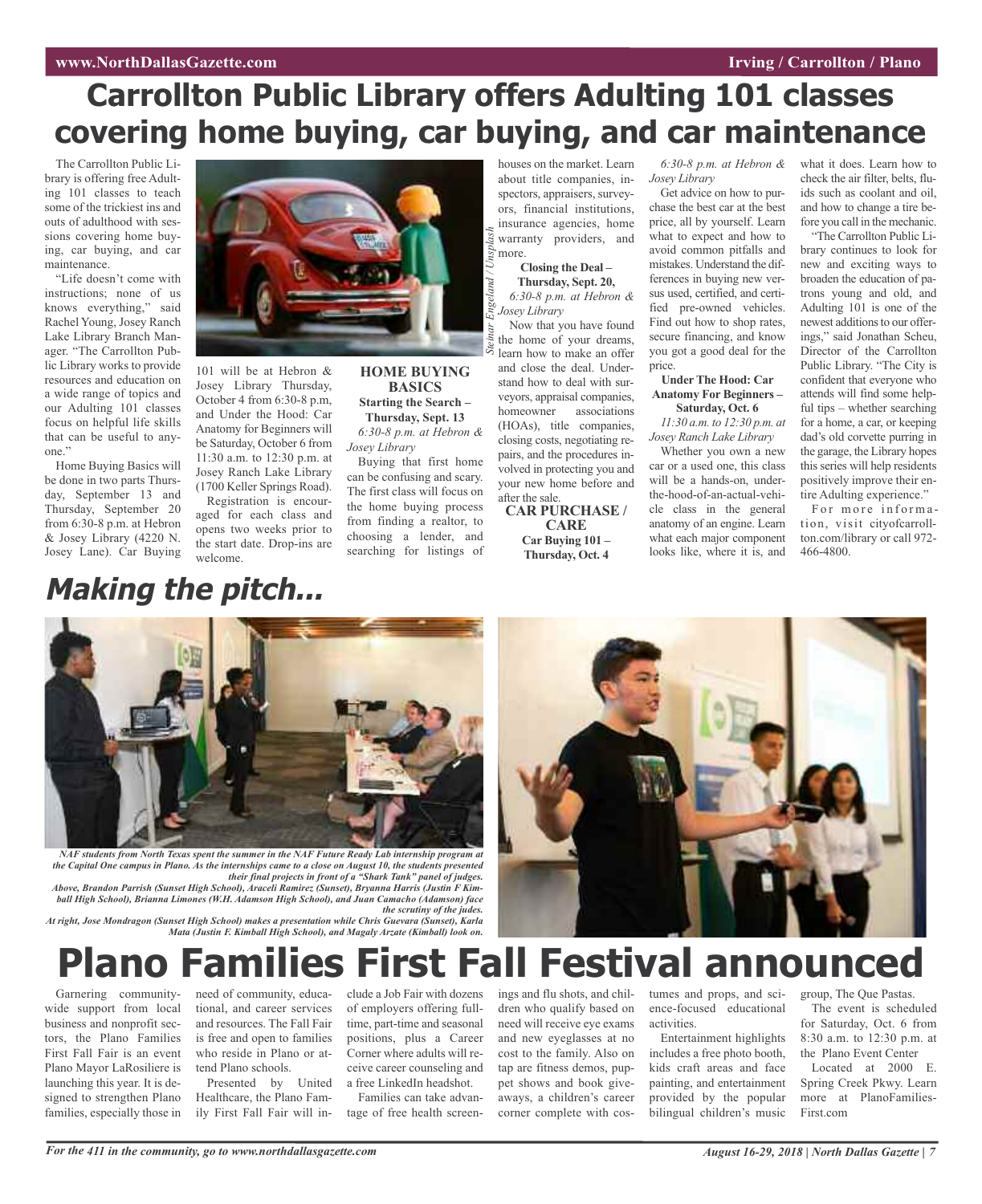### **City Briefs**

**Allen** The **Saturday Social Run 6am!** Will be held on Aug 18, starting at 6 a.m. at Life Time Fitness, in Allen. Joint them for their early morning walk. Everyone and every pace is welcomed. They will have a three to eight mile routes every Saturday. Additional miles are always welcomed and you're sure to find a runner looking for more miles. Be sure to dress in comfortable athletic clothing. For more information visit Facebook.com/events.

**Dallas Dallas Against White Supremacy** will be host its second event two years in a row on Aug 18 from 7 p.m.

### Hall. Last year, in the wake of the events of Charlottesville, Virginia, which saw neo-nazis, white nationalists, and other members of the extreme Far Right marching in the streets and attacking people of color, They are gathering en mass at the City Hall of Dallas to denounce the sort of hateful rhetoric that has taken our country by storm. Since then, much work has been done, but there is still so much work left to do. They will gather again to raise their voices together as one in order to show the power of diversity, and the strength that comes from inclusiveness, compassion, and togetherness.

to 9:30 p.m. at Dallas City

**Deep Ellum Water Balloon Wars** will take place on Aug 16, from 12 p.m. to 6 p.m. at 274 N Crowdus St, in Dallas. Bring on your bathing suit and your war paint for water balloon fights of epic proportions, wading pools, water slides, food trucks, and a raucous good time. The Deep Ellum Community Association is partnering with Foundation 45 to raise the funds we need to continue providing free mental health services in Dallas. Be sure to grab your ticket at Deepellumwaterwars.com before its too late!

### School of Music. Mike Guinn Entertainment in association with TheTexas SpeakNow Movement & Verbal Art Poetry Visions of Poetry bring an amazing new show to Frisco. A creatively classy combination of Live violins & powerful spokenword. Highlighted by Dance, Open Mic and Laid back Atmosphere. Tickets are only \$8.88 which includes complimentary wine and light refreshments. Be sure to dress comfy. For more information and to buy tickets visit Eventbrite.com.

p.m. to 10 p.m. at the Frisco

### **Garland**

BYOB Public Class: **Sipping at Sunset** will be hosted on Aug 17 from 7:30 p.m. to 9:30 p.m. at Pinot's Palette, in Garland. Join them at Garland's Happy Place and come paint your own "Sipping at Sunset" masterpiece. Pinot's Palette is a pioneer of the paint and sip experience – a revolutionary way to enjoy art and wine, meet new people and bond with friends.

Guests enjoy a no-experience-required art class—all supplies included—directed by trained, local artists, who guide guests step-by-step through a featured painting. Just bring your favorite drinks and snacks, and they'll take care of all the rest! For more information and to buy tickets, visit PinotsPalette.com.

resentatives is an Equal Opportunity Employer and does not discriminate on the basis of race, color, national

Places

### **Irving**

**www.NorthDallasGazette.com**

**Cause an Effect for Education** will be held on Aug 18 from 6 p.m. to 8 p.m. at 444 Renaissance Ln, in Irving. Join them at the Cause an Effect for Education house party in honor of Gwenn Burud, a teacher for State Senate District 9. Join the discussion with Gwenn regarding your concerns and her solutions for education reform in the beautiful home of John DeLorme and Dr. Bruce Sherrill.You may park at the South Irving Library and walk down the trail to John and Dr. Sherrill's home. Tickets can be reserved at www.actblue.com/donate/ca useaneffect.

### **Rep. Eric Johnson seeking fall interns for district office in Dallas**

Texas State Rep. Eric Johnson is currently seeking college and graduate students interested in public policy and state government to serve as an intern his Dallas district office for the fall semester. They are looking for responsible and highly

motivated college students with an interest in state government and public policy to assist with certain legislative activities. This is a part-time opportunity requiring the individual to commit to a minimum of 10 hours per week.

Job description includes: • Unpaid internship based in Dallas, Texas

**Frisco** Join **Violins & Verse LIVE**, on Aug 18, from 8

• Conduct legislative research on various topics to prepare for the legislative session

• Meet with constituents regarding issues and assist

with constituent casework Attend community events with Representative Johnson

• Assist with day-to-day activities in Representative Johnson's District Office.

**TOYOTA** 

The Texas House of Reporigin, age or disability in the employment or the provision of services. To apply, visit Rep. John-

son's website and fill out the brief form online or contact the Dallas district office. Residents are invited to share this opportunity with any college or graduate students you know who might be interested.

THE BLACK WOMEN'S EXPE

**DeSoto ISD Celebrates the opening of the new, State-of-the-Art Katherine Johnson Technology Magnet Academy**

The Katherine Johnson Technology Magnet Academy was developed with a progressive design concept that reimagines educational facilities to better support the innovative learning and instructional practices necessary for 21st century, future-focused education. With an emphasis on Science, Technology, Engineering and Math (STEM) and outdoor learning, the school provides extensive opportunities for students to engage in project-based, collaborative learning in a state-ofthe-art building that's environmentally friendly and energy conservative. The facility's design is accented by four, secure outdoor learning environments accessible by students.

Upon entry, a set of stacked computer labs showcase the school's academic, technology-centric focus. On the upper level,



high-tech robotics and science labs share an outdoor learning lab. And, the exterior designs of the robotics and science classrooms mimic the personality of the robotics and computer science programs by applying a binary code pattern to the windows in conjunction with colored metal panels. To foster creativity through digital media, art and music, the Katherine Johnson Technology Magnet Academy features a centralized, twostory media center at the heart of the school. Other music and art spaces include

digital production labs, a voiceover studio, an AV broadcast space and an art lab with access to a private outdoor art and sculpture area.

Spread across both levels of the school, each grade level has its own dedicated collaboration space equipped with the needed technology and furniture for flexible learning. The variety of outdoor learning areas encourage student engagement and teamwork and provide daylight and easy access to outside activities.

## **BWDALLAS AUGUST 25-26, 2018**

Make a LIVE connection with thousands of Black Women, Millennials, GenXers and Baby Boomers at the nation's longest running, most respected exposition designed for African American consumers!

DALLAS MAILLEE CENTER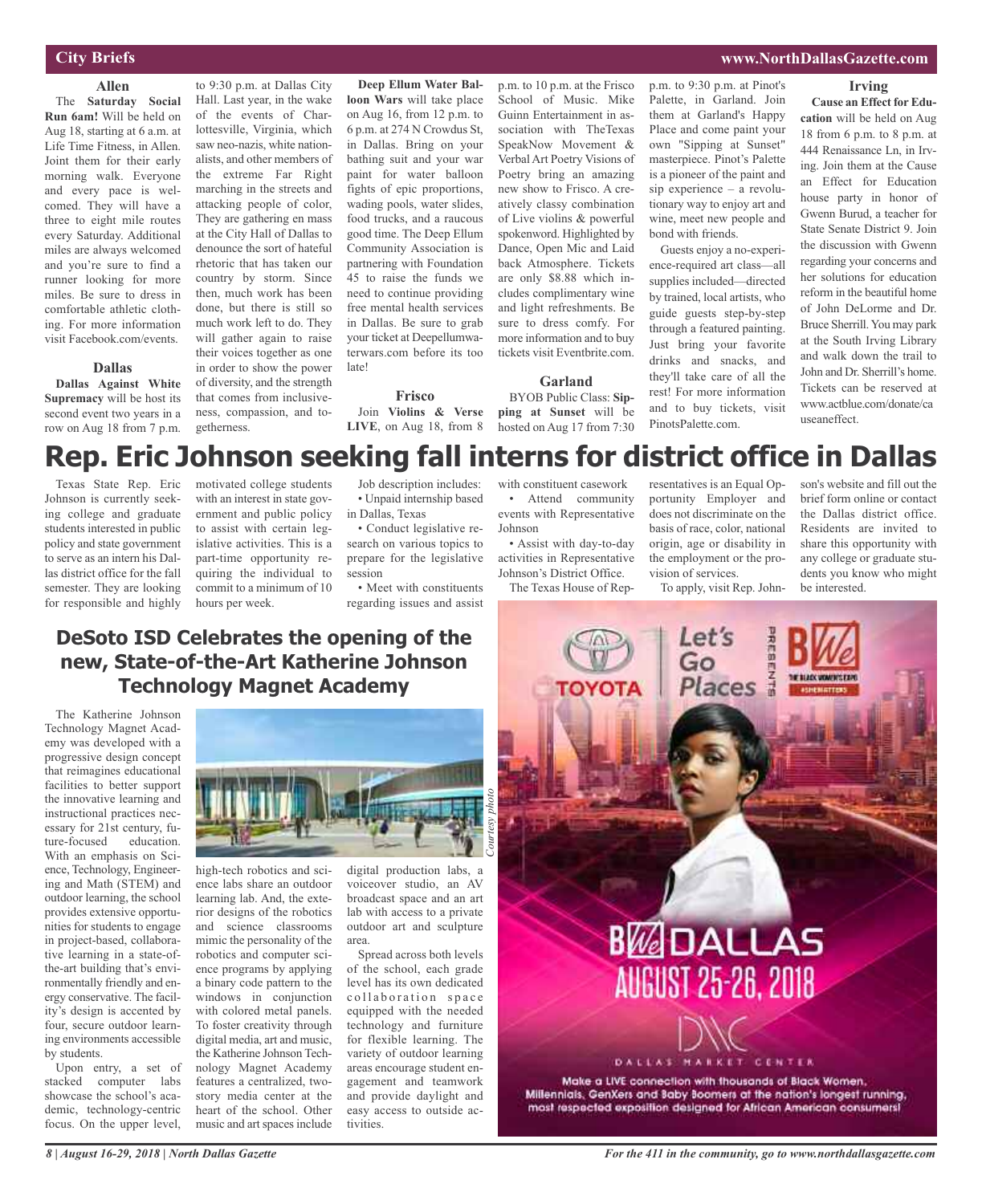## **Ice Cube, jazz and more on NDG Entertainment Calendar**

By Tiffany Gilbert *NDG* Staff Writer

This week DFW fans will have everything from jazz, to a show by rapper, actor and businessman Ice Cube as well as a Grown and Sexy party to choose from as the summer temps heat back up.

### **Friday, Aug. 17**

Jazz Becuzz Presents: **Off the Top of the Dome** on Friday night from 8 p.m. to 11 p.m. at the Jazz Becuzz Art Center. They will celebrate jazz's birthday by bringing you the Think it speak it - read it - poetry and lyrical sounds, LIVE AND IN YOUR FACE "OFF THE TOP OF THE DOME" poetry series. Guests are invited to enjoy the live music and



*Ice Cube is performing at the Toyota Music Factory (Courtesy image)*

spoken word these writers and spitting! Bring your favorite pieces to share, read from the pot of wisdom or shoot from the hip! See you there! Special pop up guest poets and musicians. More

info at jazzbecuzzac.com.

**Grown and Sexy "Dallas Weekend"** 2018 kicks off on Aug. 17. Time for you to put on your grown and sexy clothes and turn

up at the various events planned this weekend. A few events planned include a TOUR THE D "BYOB BUS TOUR" to get a look at well-known landmarks in Dallas. The Quixotic World and Pryme Bar are just two of the venues. This event will last from Aug. 17- 20 but make sure to register at Eventbrite.

**Friday Night Live featuring Smoove Funk** at the Allure Jazz & Cigar Lounge is from 9 p.m. to 1 a.m. Friday night live continues with Smoove Funk performing live. The doors open at 9 p.m. with the band performing from 10 p.m. to 1 p.m. The cost to get in is \$10 but you must RSVP Eventbrite. Guests can get free drinks while they last.

**Saturday, Aug. 18 Ice Cube** gets back to his musical roots Saturday night at the Pavillion at the Toyota Music Factory so get ready to party. For movie lovers, he often appears in PG and familyfriendly flicks such as Barbershop and Are We There Yet. He is also an investor in a professional basketball league. But this weekend it is all about the music as he performs his latest music get your tickets at LiveNation.

**J Cole** is coming to the American Airline Center at 7:30 p.m. Cole world is finally here!! J Cole will be joined by Young Thug, Jaden Smith, Earthgang and Kill Edward T. Tickets start \$49.

**Sunday, Aug. 19** Close out your weekend at the House of Blues with **The Nasty Tour with Rico Nasty**. The doors open at 7 p.m. with the show starting at 8 p.m. and is considered an all ages event. This is a standing room type concert in the Cambridge Room, so turn up in your comfortable shoes.

#### **Tuesday, Aug. 21**

Swing up to the north side of town in Addison at the Union Park Addison for **#OperaTuesday**. The afterwork cocktail hour promises a kickback vibe and dope music. Legendary maestro DJ M\*Knight will be there as guests enjoy food inside at the bar or outside on the patio deck.

#### See FUN, Page 10





*NDG Entertainment Ticket Giveaway!!! Visit us on Facebook to win tickets to the the hottest events in Dallas/Fort Worth!!!!*

**Enter to Win!**

**Ticket Giveaway**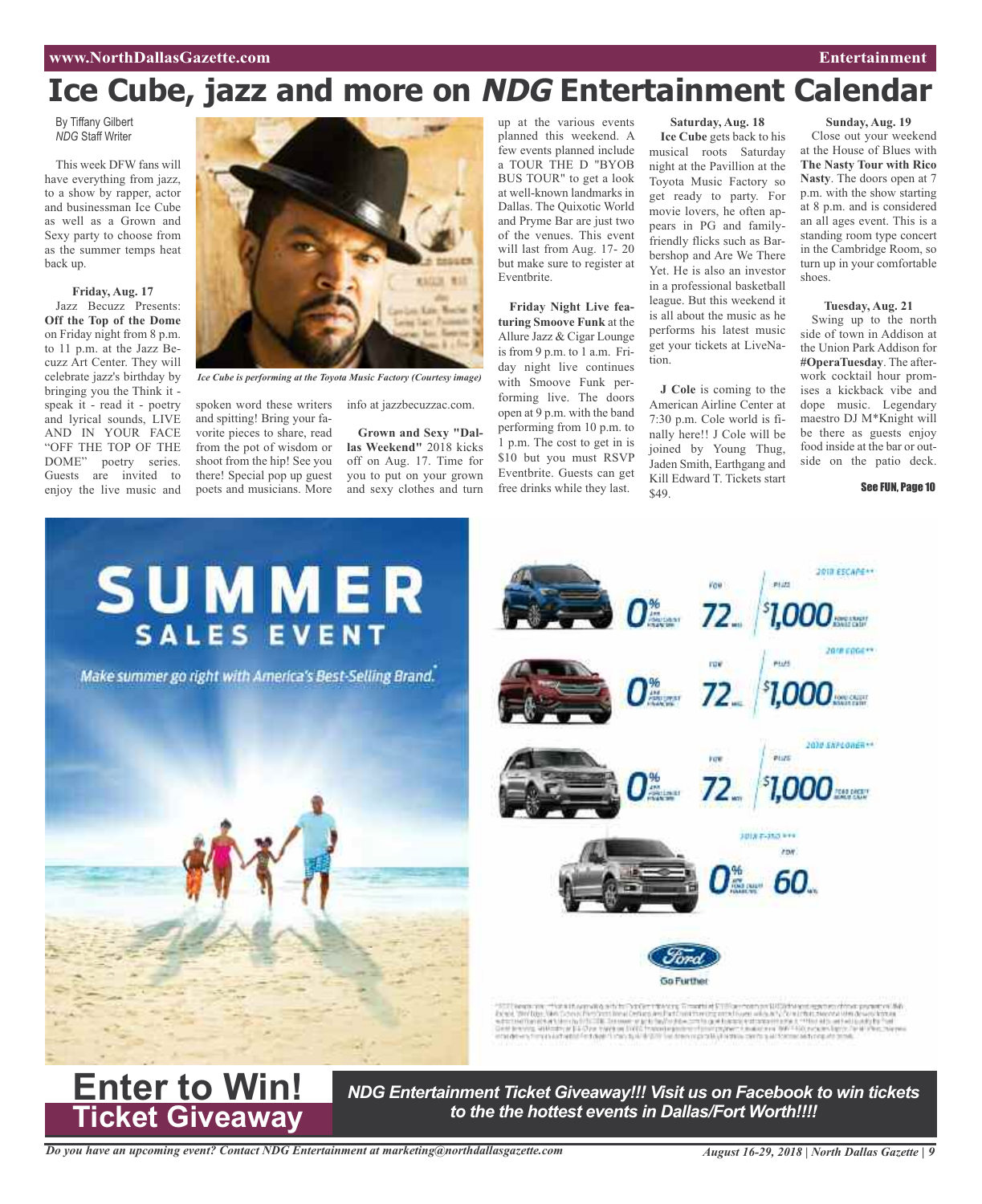### **Dallas golf pro seeks to put more color on the green**

Last month Advocates Pro Golf Association Tour made a stop in Dallas at the TPC Craig Ranch Golf Course. Despite more than estimated 27.1 million golfers in the United States, the numbers have plummeted to less than 1 million African American golfers as

Tiger Woods' popularity has waned in recent years. APGA is hoping to make strides in reversing the trend by spotlighting up and coming African American golfers.

Dallas local, Clay Myers, 28, made his first hole in one at 8 years old. Since

then Myers has focused on to compete amongst my chasing his dream of playing on the PGA Tour and views the APGA Tour as a step in the right direction.

"I play the APGA Tour because it is home for me, and a great opportunity to further my golf career, says Myers. Plus I get a chance



### **Low & Slow BBQ fest kicks off**

By David Wilfong *NDG* Contributing Writer

The weather was less than cooperative, with a steady drizzle pouring down when the Low & Slow North Texas BBQ & Music Festival opened the doors to their inaugural event on Aug. 11. Despite the weather, there was already a line waiting at the door of the historic Longhorn Ballroom when the VIP reception opened at 3 p.m.

The event brought together a number of Dallas' notable smokehouses and BBQ pit masters under one roof. Smoked brisket was the star of the show; though each establishment also did their best to showcase side items like hand-crafted jalapeno pop-



*BBQ & Music Festival. The knife got a constant workout on the cutting board of Guero's Catering BBQ and Mexican Cuisine, which made the trip in from Mansfield to participate. (Photo: David Wilfong / NDG)*

pers, and twists on the brisket such as a grilled cheese mash-up.

It also served as a showcase for many of the area's craft brew beer producers, which have gained a loyal following in the North Texas area. Finally, the evening

*Shawn Eagle (at left) of Bet the House BBQ in Denton serves attendees at the Low & Slow North Texas BBQ & Music Festival. The event kicked off what is hoped to be an annual gathering of area pit masters. (Photo: David Wilfong / NDG)*

gave Dallas area musicians an opportunity to expand their audience as a steady lineup of local talent provided the tunes for a dis-

tinctly Texan atmosphere. "We wanted to celebrate the great BBQ, craft beer, and country music of DFW," said Ryan Childers, co-owner of RVC Promotions which hosted the event. "Feast on offerings from Dallas' top BBQ joints, grab a local brew, and enjoy live music by future rock and country legends."

RVC reported more than 550 people attended the first inaugural festival. Childers is planning to try to turn the event into an annual gathering and grow the event, "in hopes of making it a household name in the years to come."

peers, Harold Varner III, Wesley Bryan, Beau Hossler, and Tony Finau." In addition to the tourna-

ment APGA's Advocates

Foundation, in partnership with the AIDS Healthcare Foundation, conducted a three-phase health, wellness, and career program for local young people.



*Clay Myers, shown above, is a Dallas native and pro on the PGA tour. He is looking to introduce the sport to more minority youth, such as the young athletes honing their skills in the photo at left. (Courtesy photos)*

**FUN,** continued from Page 9

RSVP to the free event at OperaOnTuesdays.event brite.com.

#### **Thursday, Aug. 23**

On next week's pre-Friday, **Its Time to Exhale** at 6 p.m. at the Rays of Healing Counseling. This event is for women ages 23+ and cost 40\$ per session. The interactive African American women's group is designed to teach how to take care of yourself, how to love yourself, and most importantly how to get to know yourself. They meet at 612 North Story Road in Irving. Register at raysofhealingcc.com.



*Do you have an upcoming event? Contact NDG Entertainment at marketing@northdallasgazette.com*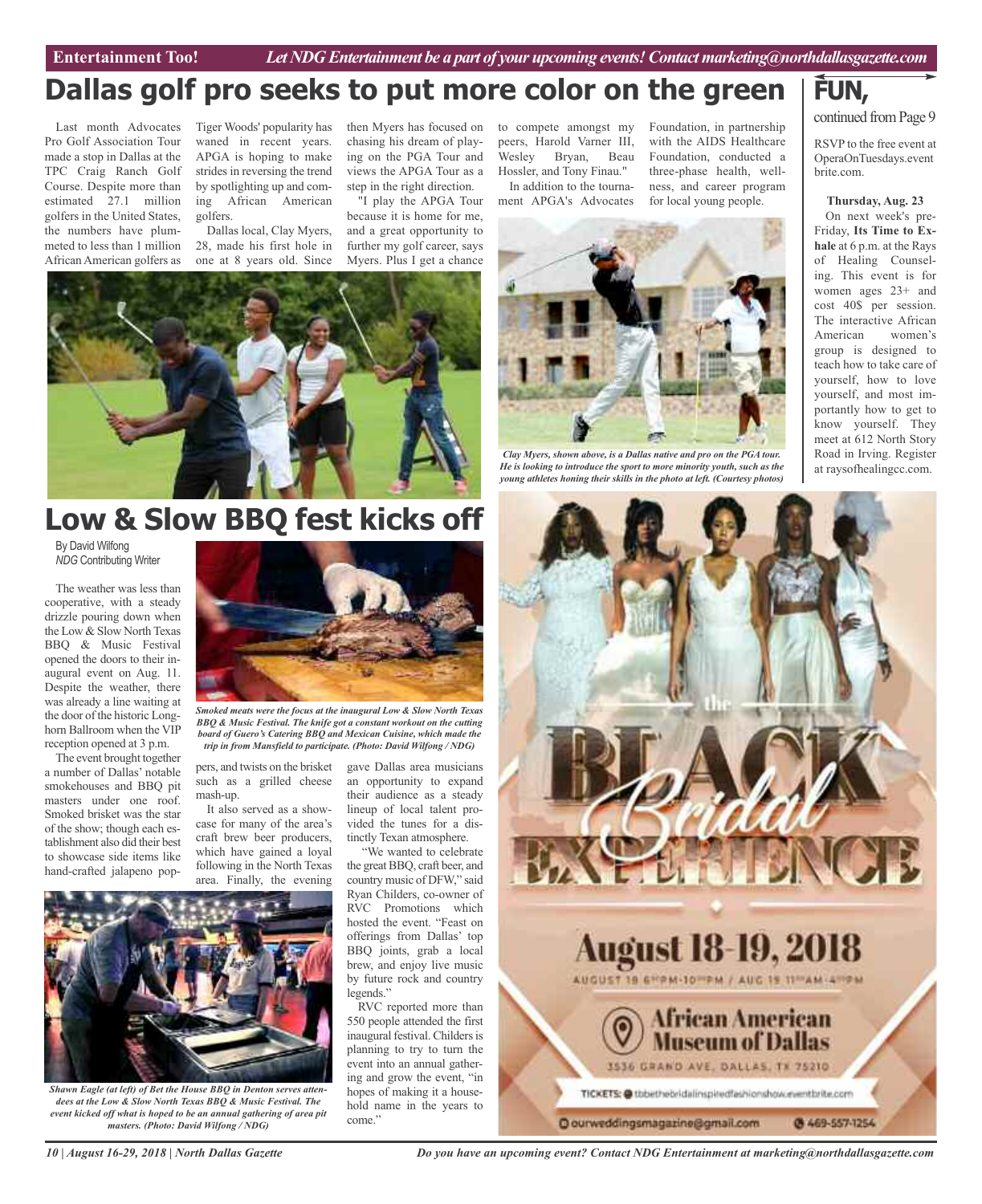## **New legislation seeks debt-free college degrees and real career opportunities**

By Charlene Crowell

If 17 Members of the U.S. House Committee on Education and the Workforce can convince their fellow lawmakers of a comprehensive approach to higher education, every student across the country could gain the chance to earn a debt-free degree and a rewarding career.

The Aim Higher Act, introduced on July 24, proposes several significant improvements to higher education:

• Improves college affordability by investing more in federal student aid, and incentivizes states to reinvest in higher education;

• Cracks down on predatory for-profit institutions that target students and veterans with expensive, lowquality programs;

• Protects and expands the Public Service Loan Forgiveness program to make student loans simpler and easier to repay;

• Provides students the tools they need to graduate on time with a quality degree; and

• Invests in teachers and school leaders to improve training and quality of our schools.

Commenting on the legislation, Congressman Bobby Scott (VA-03) noted, "It provides immediate and long-term relief to students and parents struggling with the cost of college. It puts a greater focus on helping students graduate on time with a quality degree that leads to a rewarding career. And it cracks down on predatory for-profit colleges that peddle expensive, low-quality degrees at the expense of students and taxpayers."

Congressman Scott also noted that the bill modernizes financial aid, and the importance of a quality education, whether it was at a four or two-year curriculum.<br>Those

observations should strike a chord with the 44 million consumers with outstanding student loan debts that together total \$1.5 trillion. Without serious intervention on the part of Congress, the cost of

higher education will continue to climb, and with it both the number of borrowers and the nation's collective indebtedness.

The measure also attracted support from a wide array of education stakeholders who promptly chimed in with their respective support.

"The cost of a college degree is rising at three times the rate of inflation," said Randi Weingarten, President of the American Federation of Teachers. "Predatory for-profit colleges continue to scam our nation's veterans, minorities, and other student loan borrowers…The Aim Higher Act takes some important steps forward toward making higher education a more affordable, accessible reality for everyone."

"For too long, for-profit colleges have failed to serve the educational purpose for which they were intended," added Ashley Harrington, a Policy Counsel with the Center for Responsible Lending. "The combination of high costs and low graduation rates by these bad actors have resulted in unfair burdens for student borrowers and taxpayers. This bill improves accountability for all higher education institutions and creates a sensible path to fix our broken student loan repayment system."

In the early 1990s, when 22 percent of students were defaulting on their loans, Congress passed a package of reforms that drove down defaults. Yet another surge of abuses led to additional reforms in 2008 and 2009.

Earlier this year, a diverse 86-member coalition of organizations began working on behalf of students, consumers, veterans, servicemembers, faculty and staff, civil rights, and college access. Together, they advocated for integrity and consumer protections in higher education.

Additionally, in March of this year, 31 state attorneys general (AGs) urged Capitol Hill lawmakers to enact legislation that would allow federal and state governments to work in cooperation to effectively respond to the student loan crisis that at the time included a loan default rate larger than any other loan category: 11 percent.

"The states have the institutional capacity, the legal framework, and the track record to protect their residents from abuses in the student loan market. The Department [Education] does not," wrote the AGs who represented the following states: California, Colorado, Connecticut, Delaware, District of Columbia, Hawaii, Illinois, Iowa, Kansas, Kentucky, Maine, Maryland, Massachusetts,<br>Minnesota, Mississippi, Mississippi, Montana, Nebraska, New Mexico, North Carolina, New York, Oklahoma, Oregon, Pennsylvania, Rhode Island, Tennessee, Utah, Vermont, Virginia and Washington State.

It just seems sensible that every student borrower deserves to know, before a loan is incurred, how interest accumulates, when repayments begin, and the eligibility requirements for income-based repayments. Unfortunately, poor servicing practices have exacerbated, rather than clarified loan obligations – particularly in repayment. Another key provision of the Aim Higher Act is to efficiently and accurately report data that is more useful for students and families.

**Market Place**

As Mildred Garcia, President of the American Association of State Colleges and Universities recently remarked, "The Aim Higher Act's financial aid provisions would ensure that today's students –and generations to come – could attain the American Dream."

Here's hoping Congress will take timely actions to advance the Aim Higher Act. Making higher education accessible, accountable, and financially manageable would benefit the entire country.

*Charlene Crowell is the Center for Responsible Lending's Communications Deputy Director. She can be reached at Charlene.crowell@responsiblelending.org*

*.*

### **The new tax bill makes a side-gig more enticing, but you still need to save for taxes**

#### By Hugh Norton

*This article and the recommendations included within it are provided for informational and educational purposes only and should not be relied upon for tax, legal, regulatory or other advice. Recommendations should be independently evaluated by a tax professional in light of your specific needs and any applicable laws and regulations. Neither Visa nor Mr. Norton is responsible for your use of the recommendations or other information, including errors of any kind, contained in this document.*

Whether they're renting out a spare room, driving

others, delivering food or products, selling crafts or offering services online, many people are trying to find new and interesting ways to make money outside of their nine-to-five jobs. Some turn to online platforms that connect contractors with work and others are creating their own small businesses. Either way, a side gig can help you make ends meet or provide you with extra spending money.

The idea of joining the "gig economy" may be even more enticing for some after the passage of the Tax Cuts and Job Act (the new tax bill), which offers some contractors and business owners a tax break if they meet certain outlined crite-

ria. Even if you're eligible for the new deduction, you should still plan ahead to avoid a surprise next tax season.

What does the new tax bill offer freelancers and contractors? In short, you may be able to deduct 20 percent of the net income (your income after expenses) you earn as a sole proprietor or contractor. Owners of a pass-through entity, such as an S-corporation or limited liability company (LLC), could also be eligible.

The deduction doesn't apply to income you earn as an employee of a temp company, even if you've moved from one short-term gig to another. And there are exceptions for high-income

earners. But many people who work a regular job and have a side gig, or even a few side gigs, could be eligible.

Freelancers and contractors still have to pay taxes. The new deduction could help limit how much you'll owe when you file a tax return next year. However, even if you are eligible for the deductions, your net income will likely still be subject to income taxes – you should consult a tax professional for further information. You could also have to pay Social Security, Medicare and self-employment taxes on all your earnings (including the deductible portion).

Unlike income earned as an employee, when you work as an independent contractor, taxes generally aren't taken out of your paychecks. As a result, contractors could face a hefty tax bill because they'll owe the full amount at filing time.

If you don't want to be caught off guard at filing time, consider one of the following ways to prepare:

Save part of your contract income. Knowing that you'll eventually have to pay taxes on the contract or freelance income you earn, you could set aside a portion of the money in a savings account as you receive it. An added financial benefit of doing this is that you could earn interest on the savings throughout the year.

Make estimated tax payments. If you owe more than \$1,000 in taxes when you file your return, you may have to pay an additional penalty for underpaying your taxes throughout the year. To avoid this, you can make estimated tax payments online, by phone or by mail each quarter.

Increase your W-4(s) withholdings. If you're an employee (as opposed to a contractor), the Form W-4 you fill out helps the company determine how much money it should withhold and send to the IRS from each of your paychecks. When you start a new side gig, you can update your Form W-4 and change your withholdings based on your new total income.

#### See TAX, Page 16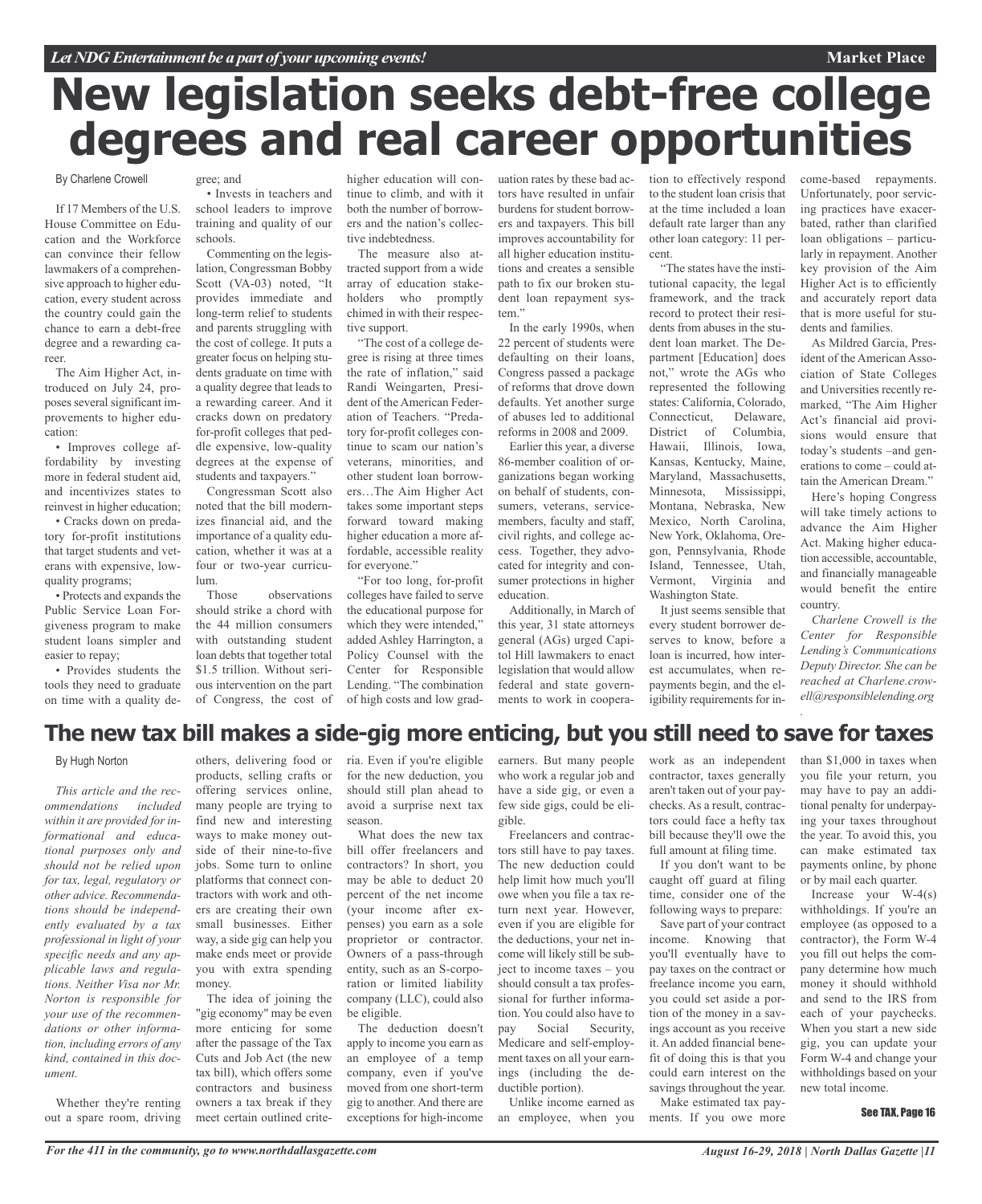### **AHMED,** continued from Page <sup>2</sup>

ans need to tear down the 250 years, have been able to walls of ethnic division, sectarianism, distrust, ill-will, lack of civility and respect, selfishness and conflict that has separated them for decades and build bridges across ethnic, religious, linguistic and regional lines to construct the New Ethiopia, the future Ethiopia."

Abiy continued: "The key to Ethiopia's future success is not the politics of recrimination of the past, but dialogue, collaboration and unity in a common purpose."

Abiy repeated the rallying cry "Medemer!" in his native Amharic language and the crowd cheered.

"Lasting solutions to Ethiopia's problems can be obtained only if Ethiopians take the paths of love, reconciliation, and peace," Abiy continued. "We have tried war and conflict, which has bankrupted the country and left the country in poverty."

Abiy added that Ethiopians can learn from the American experience.

"Americans, in less than

be in the forefront of nations, because they uphold the rule of law and know how to work together for a common goal,"Abiy said. "Ethiopians in America need to bring the values of hard work, cooperation and teamwork [back] to Ethiopia and share."

The crowd listened quietly asAbiy said that Ethiopia has always been a beacon of freedom and pride forAfrica historically and when nearly all ofAfrica suffered under colonialism.

"Ethiopia should spread the flame of Pan-Africanism which she has done since the establishment of the Organization of African Union in 1963," Abiy said.

Abiy said he foresees a time when all Africans can travel freely without visas.

"Diaspora Ethiopians in America can play a critical role in the economic life of their country by increasing remittances and contributing to a special diaspora trust fund which will be independently managed to meet spe-

cific community needs," Abiy said. "Ethiopia needs the skills and resources of its diaspora citizens more than their money. Diaspora Ethiopians can play a central role in capacity building in all areas."

Abiy repeated his invitation to Ethiopians living abroad to come home, to spend time teaching, training and inspiring young people in Ethiopia.

"Change can only come, if we are only able to change ourselves. We must examine our consciences and deal with each other in good faith and good will," Abiy explained. "It will take time to drop old habits, but we must start now. Each diaspora Ethiopian must decide to make [his or her] own contribution."

Rep. Karen Bass (D-Calif.) expressed support for the Ethiopian prime minister, issuing a congressional proclamation recognizing his historic visit.

"I am honored to take official note of the visit of Ethiopian Prime Minister Dr. Abiy Ahmed to the United

States in order to engage Ethiopian Americans in the new direction he plans for his country," said Bass who represents a district that is home to thousands of Ethiopian Americans and includes the Little Ethiopia neighborhood in Los Angeles and USC's Galen Center.

Bass said that from the time of his acceptance speech, Abiy has made his desire for political reform clear; expressed the need for unity among all Ethiopians; advocated for a resolution of the long-standing border conflict with Eritrea; and encouraged engagement with opposition groups both inside and outside of Ethiopia.

Bass continued, "These priorities resonate strongly with the Ethiopian diaspora in the United States, as well as his work to act on those priorities. He has announced political reforms, released thousands of political prisoners, negotiated guarantees for the release of Ethiopian prisoners in Saudi Arabia, and earlier this month he became the first Ethiopian leader to

meet with an Eritrean counterpart in more than 20 years."

Los Angeles has the second-largest concentration of Ethiopians outside of Addis Ababa, behind only Washington D.C.

July 29 was declared "EthiopiaDay"inLosAngeles.

*The Wave Newspaper is a member publication of the NNPA. Learn more about becoming a member at NNPA.org.*

### **TISEO PAVING COMPANY**

419 E. Hwy. 80, Mesquite, TX 75150 Tel: (972) 289-0723 Fax (972) 216-5637 www.tiseopaving.com

Performing Concrete Street Paving in the Metroplex Area We Accept Subcontracting Bids For All Public Works Projects in the Dallas Area. We Are Accepting Applications for Concrete Mixer Drivers and Heavy Equipment Mechanics

**Equal Opportunity Employer** 





### **Ed Bell Construction Company**

*An Equal Opportunity Employer*

August 1, 2018

CONSTR

**• Mechanic • Crane Operator • Finisher (Paving)**

**• Laborer (Underground)**

**• CDL Driver (Haul Truck)**

Available: multiple openings

Must have own transportation

(depending on position)

Rate: Negotiable

**• Laborer (Utility) – Must have valid DL**

**Physical and Drug Screen Required Must have a Clear Background**

**• Finisher (Structures) – Must have valid DL**

**Must be at least 18 years old (CDL Driver, 21 yrs)**

**Must apply in PERSON, Monday – Friday from 8am to 11am @ 10605 Harry Hines Blvd.**

**Or email your resume to: careers@edbellconstruction.com**

Ed Bell Construction is a Dallas based heavy highway contractor doing business in the North Texas market since 1963. With clients such as TxDOT, Dallas County Public Works, and the Cities of Dallas, Fort Worth, Richardson and Mansfield (plus many others), we have a strong backlog of work in the highway market locally. We are currently hiring for the following positions: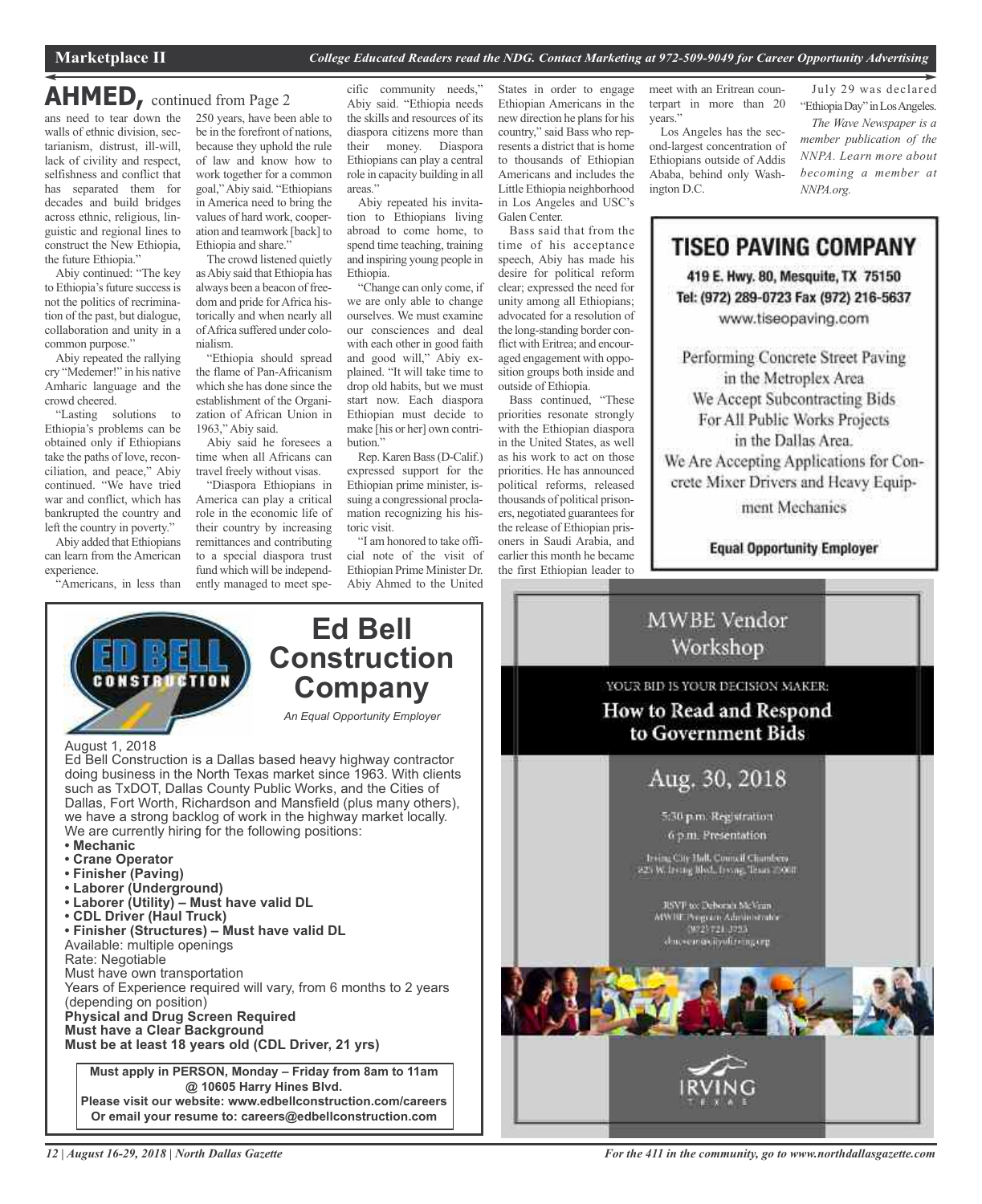## **Upcoming DFW area job fairs**

### **Aug 21 Dallas Career Fairs**

National Career Fairs is hosting a Dallas Career Fair on Aug. 21 from 11 a.m. to 2 p.m. at Crowne Plaza Dallas Market Center, in Dallas. Are you ready for a new career? This live recruiting hiring event is looking for future employees. To attend the event there are only three simple steps. Register by providing information, attending the event, and getting hired. Be sure to bring plenty of resumes and dress professional. To register for the event visit www.evetbrite.com. If you have any questions visit 877- 561-5627.



An Interview Day for Assistant Store Manager Trainee will be held on Aug 22 from 2 p.m. to 7 p.m. and Aug 25 from 10 a.m. to 2 p.m. at Walgreens (#7592) in Grand Prairie. Assistant Store Manager in Training (ASM-T) Program offers a

VETERANS

**VETERANS** 

AND

JOB

EMPLOYMENT

**CONFERENCE** 

Dallas County<br>Community College District



unique development opportunity where you are trained to be a leader in a Walgreens store. You will need a bachelor's degree or high school diploma/GED and one year of retail supervisory experience, prior retail supervisory experience, and willingness to work a flexible schedule including extended days, evenings, and weekend hours. Requirements:

Under the direction of the store manager, oversee the operation of a Walgreen store

Monitor and analyze the customer service provided by team members and offer feedback and coaching

Greet customers and clinic patients, and offer assistance with products and services

Model and share customer service best practices

All in one doy

We're intropry together leading experts in monument and<br>training spaces to decast the opproaches and processes<br>at well as the challenges and successes of gotting veterants<br>back to work

Thursday, September 20, 2018<br>8:00 AM - 2:00 PM - CONFERENCE<br>2:00 PM - 3:30 PM - JOB FAIR

CEDAR VALLEY COLLEGE<br>303014 Dalta Ave., Lancaster, TX 75134

For more information www.govitoc.org.<br>073.217.3451 or contractuvilligentics.org

SMEARER SOUTHWEST BLACK CHAMBER DK COMMERCE WHICEBAR VALLEY COLLECE

with all team members to deliver a distinctive and delightful customer experience

Resolve customer complaints and help respond to customers'special needs

Supervise the operation of store and team members, opening/closing/changing shifts, and task delegation to team members

Performs and supervises merchandising by planning and ensuring the implementation, sets, resets and revisions of basic department and end stands, display tables, promotional space, etc.

Supervise the receiving, stocking, pricing, returning,



### **Attention Suppliers of Goods, Services and Construction**

**Review Competitive Opportunities at https://garlandtx.ionwave.net**

**www.garlandpurchasing.com**

**972-205-2415**

and transferring of merchandise

Receive exposure to analysis of financial & performance data for the store, pharmacy and clinic

Ensure training of team members and provide coaching and mentoring

For more information, visit Walgreens.com.

**Aug 23 The information**  $sales, and marketing$ **hiring event**

The information technology, finance, sales, and marketing hiring event will be held on Aug 23, 10 a.m. to 2 p.m. at Hilton Garden

**COLLABORATE** 

Inn, in Allen. The will be searching for IT project managers, technology analyst, business development manager, scrum master, IT security, IT rf engineer, front end web developer, tech support, software de-

veloper, solutions architect, financial analyst, and more. Be sure to bring plenty of resumes and dress professionally. For more information contact 1-800- 7 3 5 - 9 2 8 8 o r e m a i l www.dfwjobs.com.



"I've originally from Sacramento. California, go learning about the history and culture of Dallas is really cool to me."



Special Education Teacher



*For the 411 in the community, go to www.northdallasgazette.com*

Turner

MAAA YIITIIN AANYA  $T = T$ 

Cedar Valley College

*August 16-29, 2018 | North Dallas Gazette | 13*

apply online<br>CFBJOBS.COM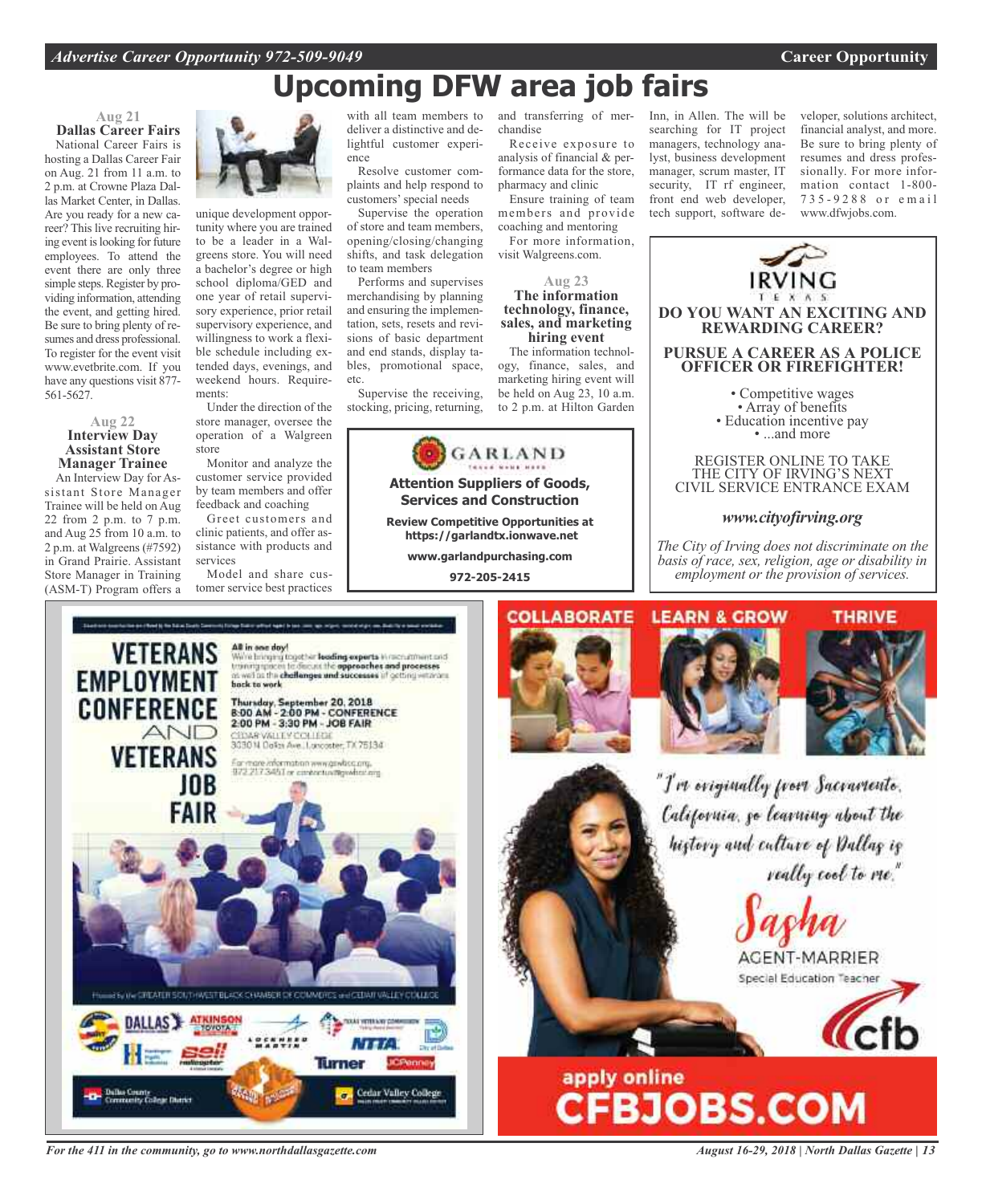### **Church Happenings www.NorthDallasGazette.com**

### **BETHEL BIBLE FELLOWSHIP, CARROLLTON (A PLACE TO BELONG)**

*NOTICE: Pastor Woodson serves the community by providing "Professional Therapy and Counseling Services" on a "Sliding Fee" scale. To schedule an appointment call the Pastoral Counseling Center at 972-526-4525 or email the church at www.bethelbiblefelloswhip.org*

Discover Hope and Help for daily living; and, you don't have to be a member to come. The Connect-2-Reflect (C2R) meetings are held in comfortable and relaxed homes, one in Carrollton and one in Plano, refreshments are served. Call the church for details.

**August 19, 9:45 a.m.** Join us in our "Prayer and Meditation" at 9:45 am. You will be blessed and inspired. You don't want to miss this as we celebrate service to God, our community and all mankind.

#### **August 22, 7 p.m.**

Join us in Wednesday's Prayer and Bible Study Class with Senior Pastor Woodson, Pastor Larry Gardner, and others conducting a new book study with supporting chapters and verses. Spiritual maturity is God's desire for you; it's Time to Grow in the Word of God.

Dr. Terrance Woodson, Senior Pastor 1944 E. Hebron Parkway Carrollton, TX 75007 972-492-4300 www.bethelbiblefellowship.org

**FELLOWSHIP CHRISTIAN CENTER CHURCH IN ALLEN "THE SHIP"**

 $\frac{1}{2}$  ,  $\frac{1}{2}$  ,  $\frac{1}{2}$  ,  $\frac{1}{2}$  ,  $\frac{1}{2}$  ,  $\frac{1}{2}$  ,  $\frac{1}{2}$  ,  $\frac{1}{2}$  ,  $\frac{1}{2}$  ,  $\frac{1}{2}$ 

**August 19, 9 a.m.** Join us in our Sunday Morning Services as we praise and worship God in the Joycie Turner Fellowship Hall, followed by our Worship Services; and bring someone with you, you will be blessed. It's for God's glory and honor.

### **August 22**

Join us in our Wednesday's 12 Noon-Day Live, Prayer and Bible Study class and/or our Wednesday Night Live, Prayer and Bible Study at 7 p.m. to learn more about God's Word. Be encouraged by God's plan for your maturity and His glory; and most of all; be prepared to grow. Dr. W. L. Stafford, Sr., Ed. D. Senior Pastor 2450 K Avenue #300 Plano, TX 75074 972-379-3287 www.theship3c.org

### **INSPIRING BODY OF CHRIST CHURCH, Let's Go Fishing! MATTHEW 4:19**

 $\mathcal{L}_\text{max}$  , which is a set of the set of the set of the set of the set of the set of the set of the set of the set of the set of the set of the set of the set of the set of the set of the set of the set of the set of

**August 17, 7 p.m.** All men are invited to Men's Ministry meeting each Friday night at 7 p.m., (IBOC promotes proactive male leadership.)

**August 19, 10 a.m.** Don't forget to invite family and friends to join us for our Morning Service as we celebrate our Lord and Savior, Jesus Christ.

**August 20, 7 p.m.**

You are invited to Monday School to see what God has to say to us.

### **August 26, 10 a.m.**

Every 4th Sunday is youth Sunday, all youth are encouraged to join us and meet God in these exciting services. These are youth and millennial getting real about their faith.

Pastor Rickie Rush 7701 S Westmoreland Road Dallas, TX 75237 972-372-4262 www.Ibocchurch.org

 $\overline{\phantom{a}}$  , and the set of the set of the set of the set of the set of the set of the set of the set of the set of the set of the set of the set of the set of the set of the set of the set of the set of the set of the s

### **MT. OLIVE CHURCH OF PLANO (MOCOP) (Uniting the Body of Christ Among Nations)**

#### **August 19, 10 a.m.**

Join us for Morning Worship Service as we praise and worship God for His Honor and His glory. Don't

### **Cemetary Space Broker will make you offer on your cemetery plot**



• Inherited plot and can't sell it? • Bought plot years ago and your plans have changed? • Singles space or Side by Side spaces is okay. We will make you a "cash offer" on your cemetery plot today! If you get voice mail-leave message phone number and information on cemetery space. We will get back to you

**Call Us Today!!!!!!!! 972.432.5219**

forget to comeback at 7 p.m. for our Brazilian Church.

**August 22, 7 p.m.** You're invited to our Wednesday's Bible Study class; you will learn what God has to say to us. Come to be encouraged by God's plan for your spiritual growth and His glory.

Dr. Sam Fenceroy, PhD Senior Pastor and Pastor Gloria Fenceroy 300 Chisholm Place Plano, TX 75075 972-633-5511 www.mocop.org

### **SHILOH MBC IN PLANO (WHERE COMMUNITY BECOMES FAMILY)**

 $\mathcal{L}=\mathcal{L}^{\mathcal{L}}$  , where  $\mathcal{L}^{\mathcal{L}}$  , we have the set of the set of the set of the set of the set of the set of the set of the set of the set of the set of the set of the set of the set of the set of the set of

Come and connect to God through Shiloh; grow in Christ through the study of God's Word; and Serve God through service to each other and to the world. John 12:26.

**August 19** You are invited to join us

See CHURCH, Page 15

### **IRS Problems?** Call Kedra 469.449.9833 Kedra A. Flowers CPA PC

www.IRSsafe.com

### **Paid Internship opportunity for writers, college students in the Dallas Area**

The *North Dallas Gazette* has an internship

position available. The goal is to provide students and aspiring writers an opportunity to gain published clips, experience and professional feedback. The position is for up



to 20 hours a week at \$8.00 per hour. Applicants must have reliable transportation.

**Send resume and writing samples to: businessoffice@northdallasgazette.com**

NDG now has a "Special Advertising Package" for churches and non-profit organizations that need to let the community know about your Special Event.

### Opportunity You Can Measure...

### **Church Events**

- Church Anniversary
- Pastor's Anniversary
- Women's Day
- Men's Day

### **Non-Profit Org. Events**

- Fundraisers
- (Concerts)
- Special Events
- (Personal or Community)

### Special Rate \$199

(Black & White, per insertion) Ad size - 4.905"x 6"(Quarter Page, B&W) (NOTE: Color Ad \$75 extra per inserion) Production disclaimer - NDG ad meake-ready is not included in promotion. Layout/production of "copy ready"ad will be a nominal extra cost. E-mail ad copy to: Marketing@NorthDallasGazette.com or call our Marketing Department today! 972-509-9049

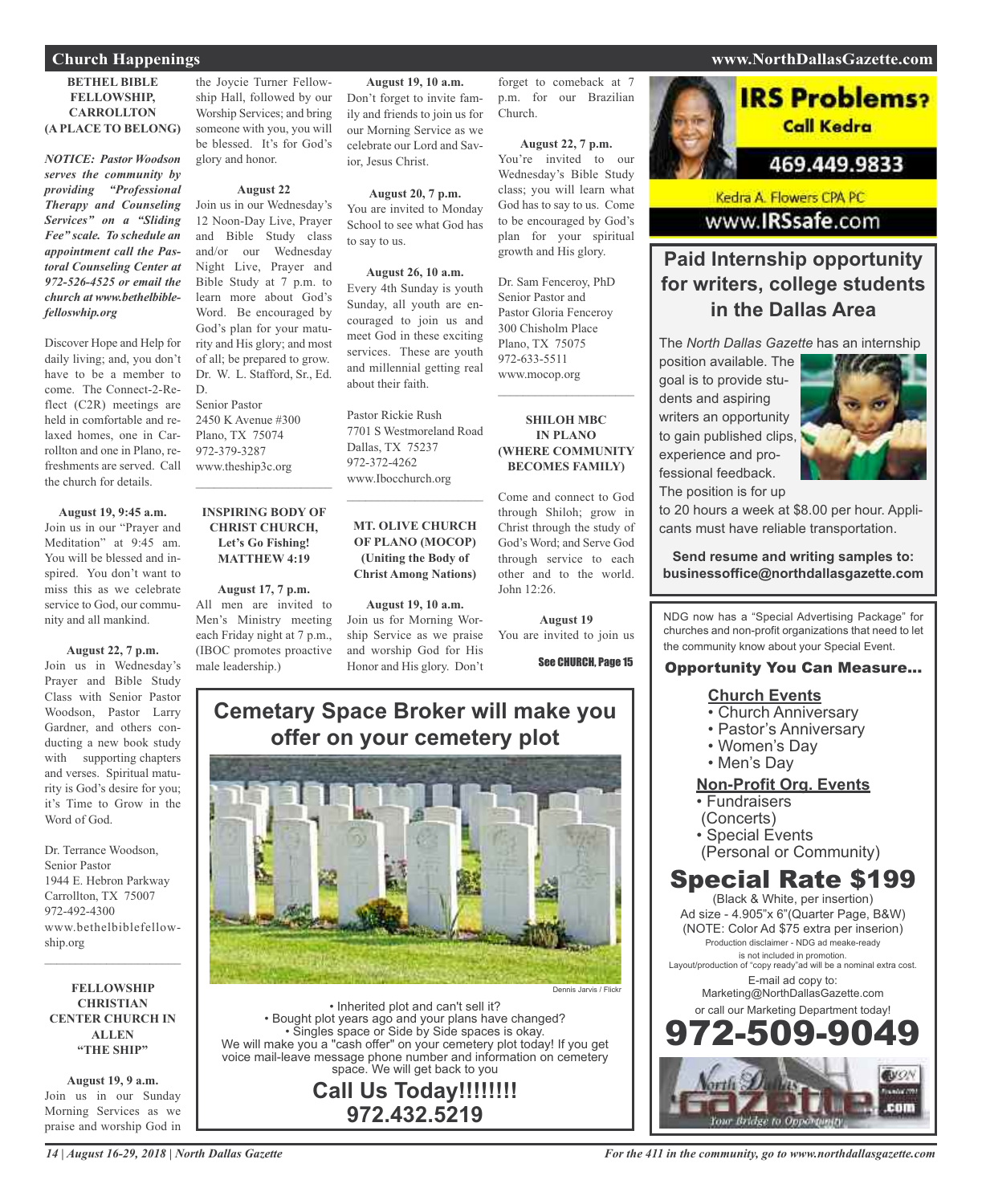## Sister aruley

*Send email to: businessoffice@ northdallasgazette.com to sign up for Sister Tarpley's weekly electronic newsletter.*

*"And you shall remember the LORD your God, for it is He who gives you power to get wealth that He may establish His covenant which He swore to your fathers, as it is this day."* **Deuteronomy 8:18 (NKJV)**

Pride is the greatest temptation to a successful Christian. When we begin accumulating wealth, managing people, and becoming known for our community expertise, we are most susceptible to falling to the most devious sin in God's eyes -- pride. The Bible tells us that God is the reason we are able to produce wealth. It is not of our own making. As soon as we move into the place where we begin to think more highly of ourselves than we ought, God says He will take action.

You may say to yourself, "My power and the strength

this wealth for me.".... If you ever forget the Lord your God and follow other gods and worship and bow down to them, I testify against you today that you will surely be destroyed. Like the nations the Lord destroyed before you, so you will be destroyed for not obeying the Lord your God **(Deuteronomy 8:17,19 and 20)**.

These are strong words from God. It demonstrates His utter impatience for any people who think that what they have accomplished has anything to do with their own power. It is God who gives us the skill, the mind, the resources, the energy, the drive, and the opportunities in life to accomplish anything. When we become prideful in heart, God will begin a process of reproof in our life.

Today is a good day to examine whether we have fallen prey to pride. Are you sharing what God has entrusted to you with God's people, or the needy? Are you being the instrument of blessing that God desires for His people to be? What

of my hands have produced areas of pride have crept into your life? Ask the Lord to show you this today. And avoid being put on the shelf. Nothing is worse than being cast aside because of our own pride. Ask God to help you to be more concerned with your spiritual fitness than your physical fitness and good health. But, what about our, "I know you made us and you want us to take care of our bodies," but more important is our spiritual health. Paul told Timothy to "Train yourself to be godly." For physical training is of some value, but godliness has value for all things, holding promise for both the present life and life



**Recognizing our source**

*The Birthday Club that Sister Tarpley belongsto, treated herto lunch on her birthday,August 2. Pictured with Tarpley (left to right) are Raymond Watkins, Velma Roquemore, Rachel Lewis, Elma Turner and Karen Watkins.And, Happy Birthday to my only daughter, Sheila Tarpley Lott, tomorrow,August 17, 2018. Ilove her dearly and I am godly proud of her.*



to come." **(I Timothy 4:7 and 8).**

Pray for help to also work on "firming up your faith" in addition to firming up your body, so that you will be pleasing to God and to

be an example to those around you. Develop a desire to grow closer and closer to God and to bring others along with you. Ask God to anoint you in the Name of Jesus.

### Not quite ready to buy a home?



Rent it now with the right (but no obligation) to purchase it in the future. Call us to learn about the Lease with purchase option program. Jacqueline West, Keller Williams Realty 972-399-9862







Īsiah Joshua, Jr. Fustor

SMBC: A church Focused on Excellence while Teaching the Word. Preaching the Gospel, Reaching the World

Worship Times: 8 and 11 a.m. Sunday School: 9:45 a.m. Mid-week: Wednesday at 7:00 p.m. Youth Church: Every 3rd, 4th, and 5th Sunday at 10:45 a.m. AWANA: Wednesday at 6:30 p.m. Contact Information: 972-423-6695 www.smbcplano.org

**CHURCH,** continued from Page <sup>14</sup>

during our 8 am and/or our 11 am Worship Services. Sunday School will start at 8:30 a.m. We would love to have you at all our worship services.

#### **August 22, 7 p.m.**

You're invited to our Wednesday's Bible Study to learn more about God's Word. Come and be encouraged by God's plan for your maturity and growth; it's all for His glory and His honor. We are, "Growing in Christ through the study of His Word."

Our church ministries offer opportunities for motivation and growth; join us and see. Be blessed of the Lord.

Dr. Isaiah Joshua, Jr. Senior Pastor 920 E. 14th Street Plano, TX 75074 972-423-6695 www.smbcplano.org



North Dallas Gazette takes a moment to reflect on the past with **Historical Perspectives from Sister Tarpley** Hear what it was like growing up in <sup>a</sup> very different Dallas when Booker T. Washington was <sup>a</sup> black school. Sister Tarpley graduated frm there and went on to college and later became a city councilmember in Carroll

**Look for NDGTV at NorthDallasGazette.com**

*For the 411 in the community, go to www.northdallasgazette.com*